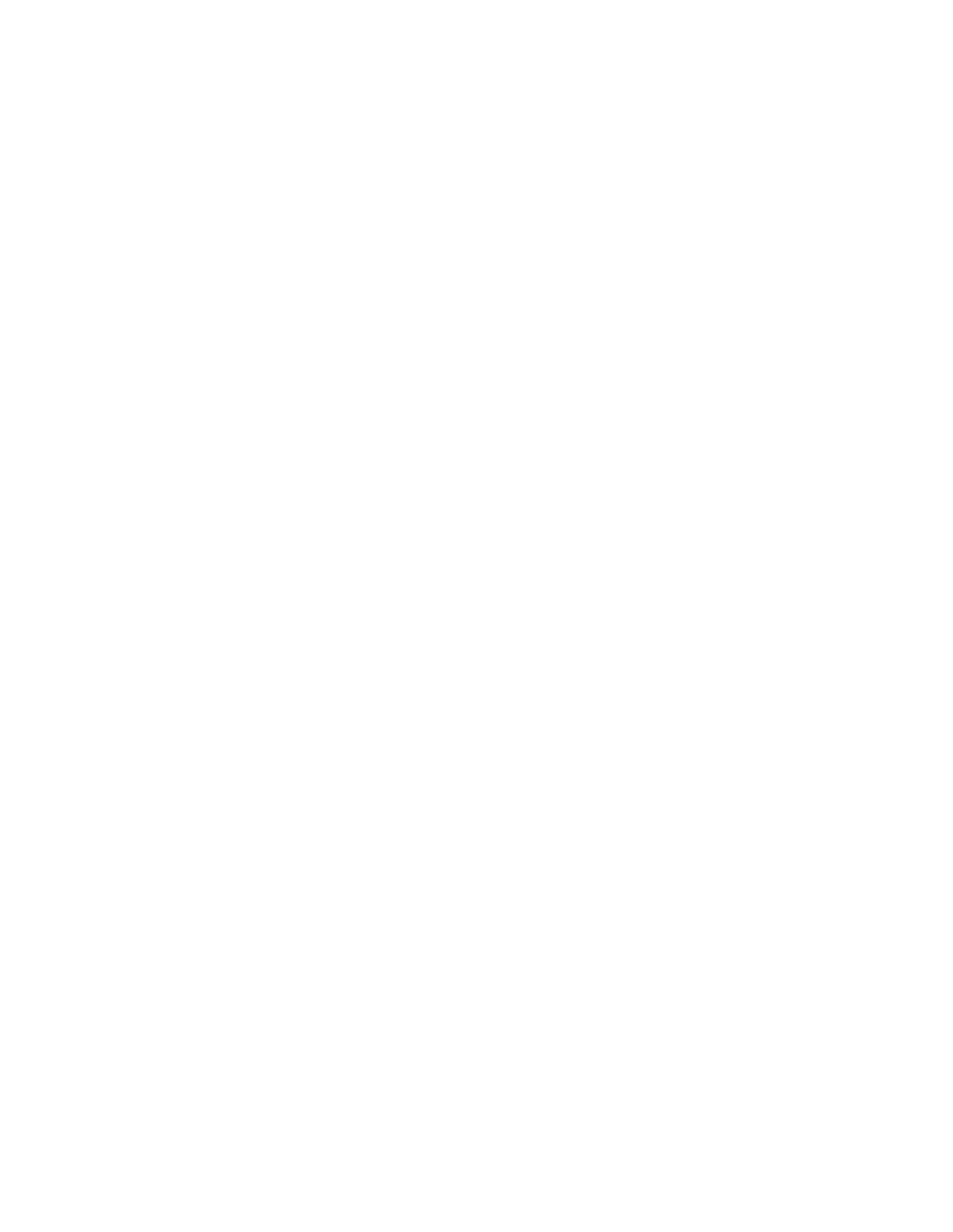### The Integration Projectfor the JACK Environment JACK Environment

# Amar Bouali CWI P-O- Box GB Amsterdam The Netherlands . . . . . . . . . . . . .

Stefania Gnesi Salvatore Larosa **IEI-CNR** via Santa Maria I Pisa Italy {gnesi,larosa}@iei.pi.cnr.it

JACK- standing for Just Another Concurrency Kit- is a new environment integrating a set of verication tools- supported by a graphical interface oering facilities to use these tools separately or in combination The environment proposes several functionalities for the design- analysis and verication of concurrent systems specied using process algebra Tools exchange information through a text format called Fc- ..... will be a graphically layout their specifically that will be automatically converted into the Fc- format and then minimised with respect to various kinds of equivalences A branching time and action based logic) that the properties that the specific the specific that the specific that the specific tha checking of ACTL formulae on the specification is performed in linear time. A translator from Natural Language to ACTL formulae is provided- in order to simplify the job to describe the specication properties by ACTL formulae A description of the graphical interface is given together with its functionalities and the exchange format used by the tools As an example of use of JACK- we present a small case study with  $\mathcal{A}$  that covers both verication of a software system and verication of its properties  $\mathcal{A}$ 

 $\blacksquare$  . The contraction of the contraction of the contraction of the contraction of the contraction of the contraction of the contraction of the contraction of the contraction of the contraction of the contraction of the

CR Subject Classication D- D- D- F - F
 

re, oo er constant-op systems to the constantino to the, casette systems, weighted anticommutin methodology- bisimulation- model checking

Note: The first author started this work while visiting the Istituto di Elaborazione dell'Informazione of CNR in Pisa and was funded by the European Research Consortium for Informatics and Mathematicsfellowship programme The other authors were funded by the LAMBRUSCO project- supported by the CNR Finalized Project for Information Systems and Parallel Computation- unita operativa IEI University La Sapienza- Rome

when the verificial of system properties is an important issue and interesting to the state are  $\sim$ cation system verificial cation cation are now available which can be used to verify properties of reactive systems speci-ed by means of terms belonging to process alge brae and modelled by means of -nite state Labelled Transition Systems automata with respect to behavioural relations and logical properties  
 

Recently a new veri-cation environment JACK was de-ned to deal with reactive sytems. The purpose of  $JACK$  is to provide a general environment that offers a series of functionalities ranging from the speci-cation of reactive systems to the veri-cation of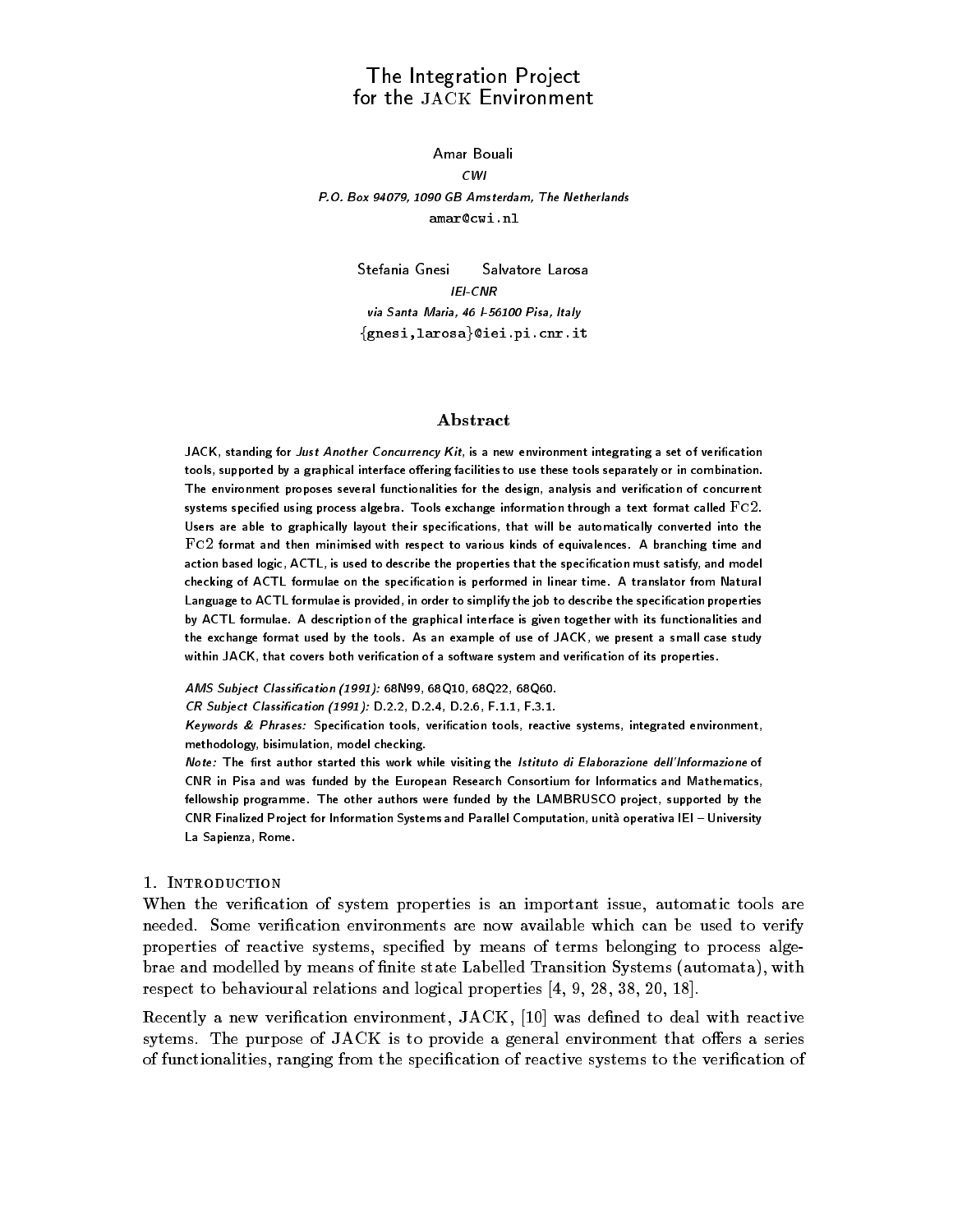behavioural and logical properties It has been built beginning with a number of separately developed tools that have been successively integrated

JACK covers much of the formal software development process, including the formalization of requirements  $\left[17\right]$ , rewriting techniques  $\left[12\right]$ , behavioural equivalence proofs  $\left[22, 14\right]$ , graph transformations in graph transformations in the logical properties are specifically in an action based temporal logic ACTL desafety and liveness properties of reactive systems modelled by Labelled Transition Systems

The main functionalities of  $\rm JACK$  are summarized below.

- 1. NL2ACTL, a generator of ACTL formulae, that produces an ACTL formula starting from a natural language sentence:  $NL2ACTL$  helps in the formalization of informal systems requirements
- Behavioural equivalence veri-cation by both rewriting on terms and on equivalence nique algebra is a process a process algebra term rewriting laboratory Crement is that can be used to prove equivalences of terms through equational reasoning has been integrated in  $JACK$  together with the AUTO/MAUTO/AUTOGRAPH tool set developed at Inrina these tools can be used for the automatical contents of the species of the species of the s tion and veri-cation of process algebra terms in -nite state cases Speci-cations are given following the syntax of some process algebra  $(Auro/MAuro)$ , or by means of a graphical tool Autograph that allows the user to draw automata that are translated into process algebra terms. AUTO/MAUTO can then be used for formal verification and automata analysis and automata analysis and automata analysis and automatically become analysis
- 3. Model checking of properties expressed in ACTL on a reactive system modelled by a -nite state LTS a linear time model checker AMC for the action based logic ACTL has been de-ned to prove the satis-ability of ACTL formulae and consequently the properties of systems
- Analysis of concurrent systems with respect to various concurrency semantics in terleaving, partial order, multiset...): a parametric tool, the PISATOOL, has been developed that allows the user to observe many different aspects of a distributed system, such as the temporal ordering of events and their causal and spatial relations.

The paper is organized as follows: Section 2 presents an overview of the syntax and semantics of the  $\frac{\text{CCS}}{\text{MEIJE}}$  process algebra used to describe reactive sytems in  $\text{JACK}$ . and of the ACTL logic Annual verificial verificial verificial verificial verificial verificial verificial verificial verificial verificial verificial verificial verificial verificial verificial verificial verificial verif Section 4 gives a description of the integration project and the graphical interface of the system. In Section 5 the  $\rm JACK$  interface is described (with an overview of the components of the JACK environment). Finally, in Section 6, we give an example of use of the JACK environment

# 2. BACKGROUND

We -rst introduce the concept of Labelled Transition System on which reactive systems are modelled and ACTL formulae are interpreted

De-nition Labelled Transition System A Label led Transition System is a tuple

<sup>A</sup> Q- q- Act - f g- R where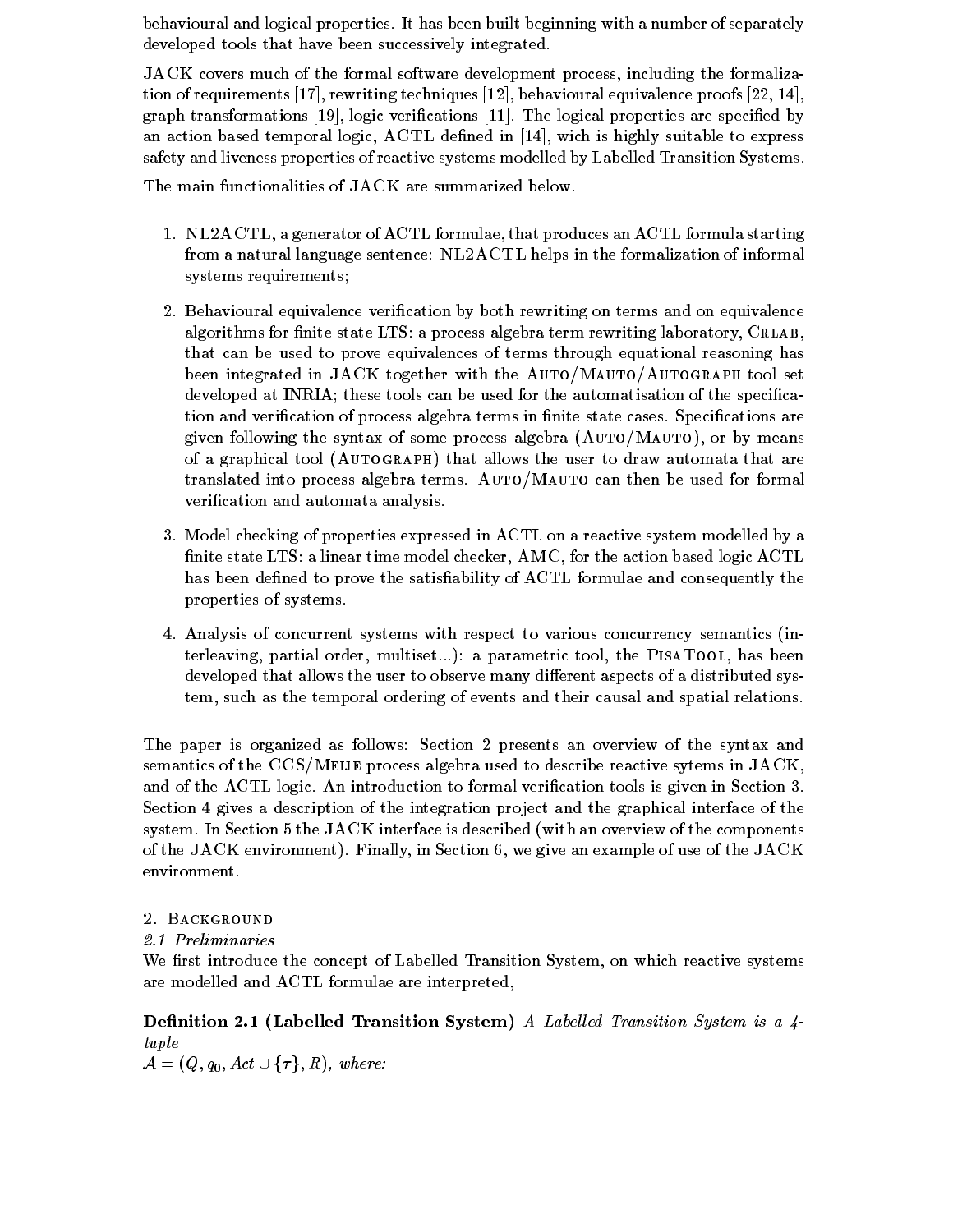- we let states-states-states-states-states-states-states-states-states-states-states-states-states-states-states-
- $\bullet$  q<sub>0</sub> is the initial state;
- Act is a nite set of observable actions and is the unobservable action- We let a-cart and - f g and - f g and - f g and - f g and - f and - f and - f and - f and - f and - f and - f and - f

• 
$$
R \subseteq Q \times Act \cup {\tau} \times Q
$$
 is the transition relation.

Note For <sup>A</sup> Act we let A denote the set <sup>A</sup> - f g-For  $A \subseteq Act_{\tau}$ , we let  $R_A(q)$  denote the set  $\{q' : \text{ there exists } \alpha \in A \text{ such that } (q, \alpha, q') \in R \}.$ We will also use the action name, instead of the corresponding singleton denotation, as  $\mathbf{I}$  more assumed to denote  $\mathbf{I}$ 

For  $A, B \subseteq Act_\tau$ , we let  $A/B$  denote the set  $A-(A \cap B)$ . Often, we simply write  $q \stackrel{\sim}{\longrightarrow} q'$ for q-  $q') \in R$ 

De-nition Given an LTS <sup>A</sup> Q- q- Act - f g- R we have that

- a path in A is a nite or information that it is a nite of state or in the state of states such that  $\mu$ The set of paths starting from a state q is denoted by  $\Pi(q)$ . We let  $\sigma, \sigma'$ ... range over paths
- a path  $\sigma \in \Pi(q)$  is called maximal if it is infinite or if it is finite and its last state q' has no successor states (i.e.  $R(q') = \emptyset$ );
- if is innite then we dene jj if q-- q- - qn then we dene jj n- $\mu$  oreover,  $\mu$   $\sigma$   $\mu$   $\mu$   $\mu$   $\sigma$  is the will denote by  $\sigma$  (i) the integration the sequence.

### - Process Algebrae

Process algebrae are syntaxes for the description of parallel and communicating processes Here we give a brief presentation of  $\text{CCS/MEIE}$  process algebra, [1, 7], which is used by the JACK system for the description of reactive systems For simplicity we describe the subset of MEIJE that corresponds to the CCS process algebra, following R. Milner  $[31]$ . Moreover, we adopt the syntax used in the  $Auro/MAuro$  tools (see section  $5$ ) and restrict it to their rules to guarantee the satis-ability of some -nitary conditions of the underlying semantic model, namely automata  $[15]$ .

The MEIJE Syntax: The MEIJE syntax is based on a set of actions that processes can perform and on a set of operators expressing process behaviors and process combinations The AUTO/MAUTO CCS/MEIJE syntax permits a two – layered design of process terms: the -rst level is related to the sequential regular process description the second to a network of parallel subprocesses supporting communication and action visibility -lters The syntax starts from a set of labels Act as atomic signal names ranged over by alphanumeric strings; such names represent emitted signals if they are terminated by the "!" character or received ones if they are terminated by - denotes the special action not belonging to  $Act$ , symbolising the unobservable action (to model internal process communications we let Act in the full set of act of act of act of actions that a process can be a process can be a perform

The following syntax is related to the de-nition of regular sequential processes R denotes a sequential process, while a matches any element of  $Act_{\tau}$ ; X is a label denoting a process variable

$$
R \quad ::= \quad \mathbf{stop} \quad | \quad a : R \quad | \quad R + R \quad |
$$
\n
$$
\mathbf{let} \ \mathbf{rec} \ \{X = R \ [\text{ and } X = R] \ \} \ \mathbf{in} \ X
$$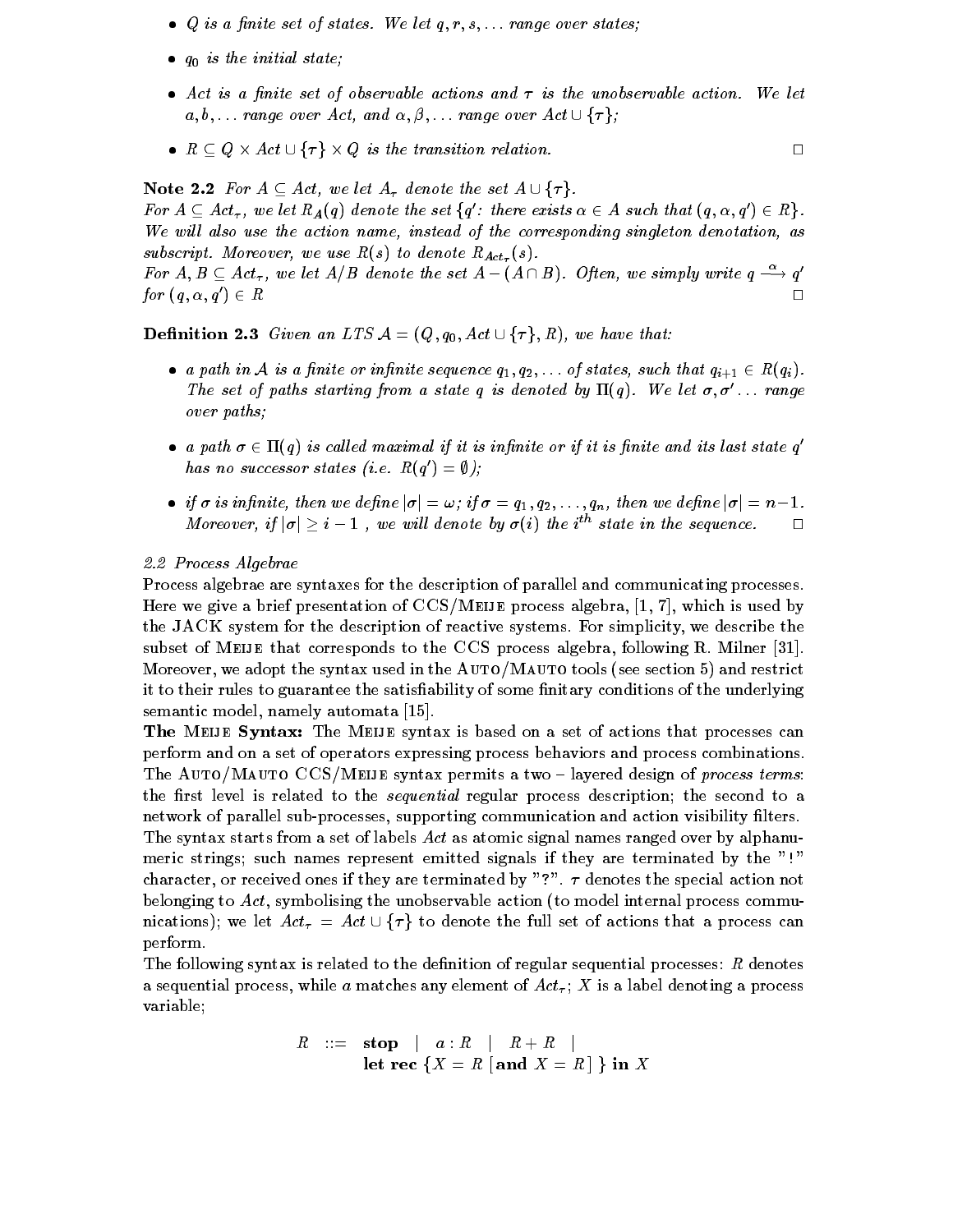Here,  $\left[ \ldots \right]$  denotes an optional and repeatable part of the syntax. We now explain the  $CCS/ME$ IJE sequential part semantics:

- stop is the process without behavior;
- a r is the action present operators.
- $\bullet$  X = R bounds the process variable X to the process R;
- $R + R$  is the non deterministic choice operator.
- The let rec construct allows recursive de-nitions of process variables

The second level of process term de-nition is used to design networks of parallel sub components denoted here by  $P$ , where  $R$  is a sequential regular process:

$$
P \ ::= \ R \ | \ P \parallel P \ | \ P \setminus a \ | \ P[a/b] \ | \ a * P \ |
$$
  
let 
$$
\{X = P \ [ \text{ and } X = R \ ] \} \ \text{in} \ X
$$

- $\bullet$  || is the parallel operator;
- $P \setminus a$  is the action restriction operator, meaning that a can only be performed within a communication
- $P[a/b]$  is the substitution operator, renaming b into a.
- $a * P$  is the ticking operator, driving process P by performing action a simultaneously with any behavior of  $P$ . This means that any time that process  $P$  performs an action, then process  $a * P$  performs in parallel both this action and action  $a$ .
- The let construct bounds non recursive de-nitions of process variables

The Figure  $0.1$  shows the structural operational semantics of some  $CCS/ME$ IJE operators previously described, in terms of labelled transition systems [34]: note that the CCSMeije parallel operator operational rules are those of the CCS parallel operator whereas the MEIJE parallel operator, instead, has an additional rule allowing product of actions that are not necessarily co-names (i.e.  $a!$  and  $a?$ ).

| Operator        | Operational rules                                                                                                                                                    |                                                                                                      |                                                                                                                                                |
|-----------------|----------------------------------------------------------------------------------------------------------------------------------------------------------------------|------------------------------------------------------------------------------------------------------|------------------------------------------------------------------------------------------------------------------------------------------------|
| $a$ : $P$       | $a : P \stackrel{a}{\longrightarrow} P$                                                                                                                              |                                                                                                      |                                                                                                                                                |
| $P\,+\,Q$       | $Q \stackrel{a}{\longrightarrow} Q'$<br>$P \stackrel{a}{\longrightarrow} P'$<br>$P + Q \stackrel{a}{\longrightarrow} P'$<br>$P + Q \stackrel{a}{\longrightarrow} Q'$ |                                                                                                      |                                                                                                                                                |
| $P \parallel Q$ | $P \stackrel{a}{\longrightarrow} P'$<br>$P \parallel Q \stackrel{a}{\longrightarrow} P' \parallel Q$                                                                 | $Q \stackrel{a}{\longrightarrow} Q'$<br>$P \parallel Q \stackrel{a}{\longrightarrow} P \parallel Q'$ | $P \stackrel{a?}{\longrightarrow} P', Q \stackrel{a!}{\longrightarrow} Q'$<br>$P \parallel Q \stackrel{\tau}{\longrightarrow} P' \parallel Q'$ |

Figure 0.1: Operational semantics of some MEIJE operators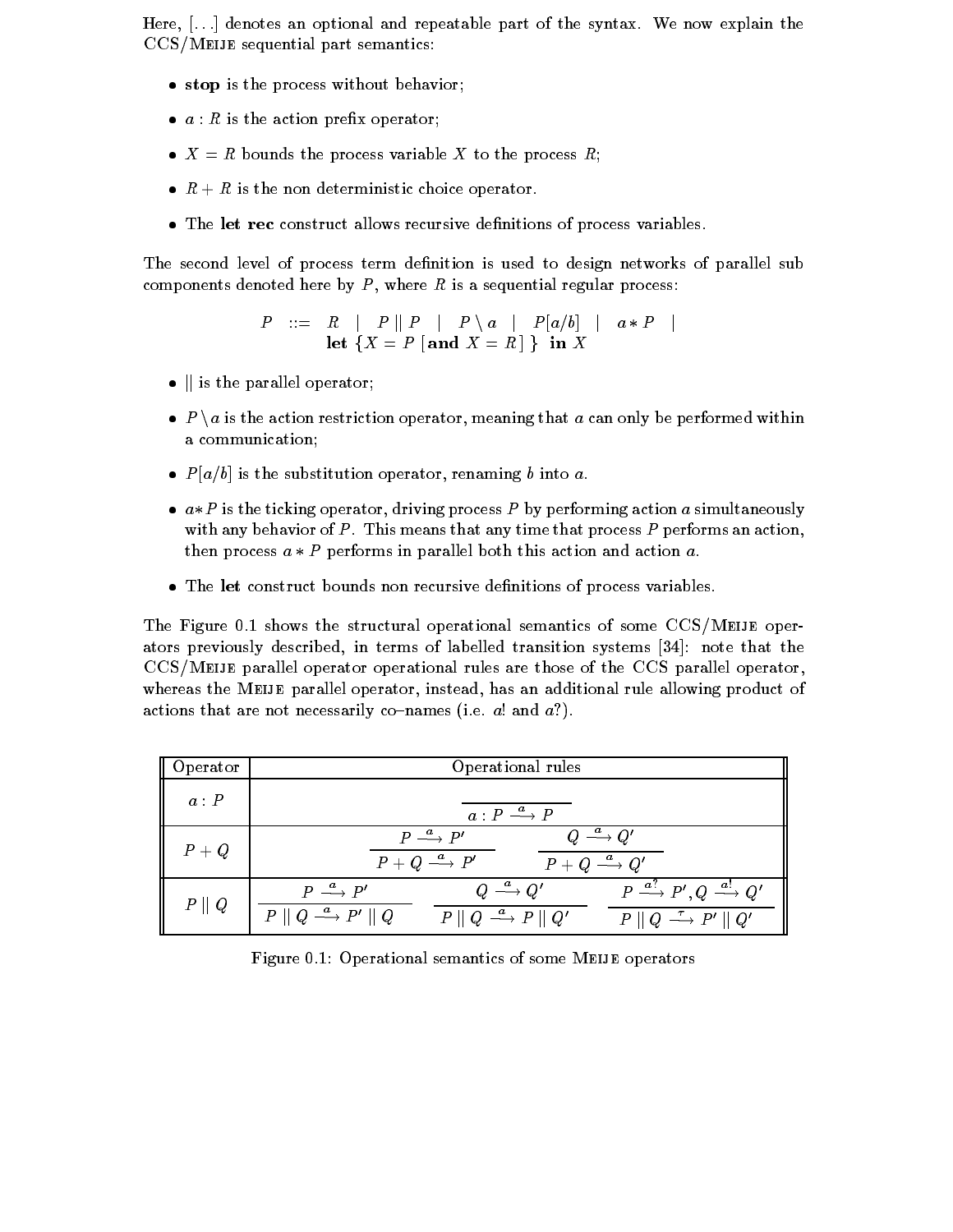we give here the de-bisimulation of the bisimulation equivalence over LTSs due to Park and the park of

 $\mathcal{L} = \{ \mathcal{L} = \mathcal{L} \mid \mathcal{L} = \mathcal{L} \}$ over a group to a string symmetric relation relation means that for any property and considered that for any  $p \mathcal{R} q$  iff:

$$
\forall \alpha \in \textit{Act}_{\tau}, (p \stackrel{\alpha}{\longrightarrow} p' \Rightarrow (\exists q', q \stackrel{\alpha}{\longrightarrow} q' \wedge p' \mathcal{R}q'))
$$

We note by  $\sim$  the largest such relation, that is the union of all bisimulations definable over  $S_{-}$ 

 $\mathbf{r}$  introduced by Milner are definitions  $\mathbf{r}$  introduced by Milner are defined by Milner and  $\mathbf{r}$ of an unobservable action  $\tau$ , considered as a silent step in the system behavior. To abstract unobservable moves during observation we shall use the weak transition relation de-ned as follows

### De-nition The Weak Relation

$$
\Rightarrow \stackrel{\leq \varepsilon}{\implies} (\stackrel{\pi}{\longrightarrow})^{\star}
$$
  

$$
\forall a \in Act, \stackrel{\alpha}{\implies} \stackrel{\text{def}}{\implies} \stackrel{\leq \varepsilon}{\implies} \stackrel{a}{\longrightarrow} \stackrel{\varepsilon}{\implies}
$$

we accommodate is the state of the weak of the weak of the weak  $\cdots$  we are well as a weak  $\cdots$ the largest one by Branching bisimulation into the control method in  $\mathbf{p}$  and denote  $\mathbf{p}$  and is a particular observational bisimulation re-ning the notion of unobservable moves taking into account the internal nondeterminism. Its scheme is given by:

De-nition Branching Bisimulation A branching bisimulation is a binary sym metric relation  $\mathcal{R} \subseteq Q \times Q$  such that p $\mathcal{R}q$  iff:

$$
\forall \alpha \in Act_{\tau}, \quad (p \xrightarrow{\alpha} p' \Rightarrow (\alpha = \tau \wedge p' \mathcal{R}q) \text{ or } (\exists q_1, \ldots, q_n, \text{ such that } (1) \text{ } q = q_1 \xrightarrow{\tau} \cdots \xrightarrow{\tau} q_n \xrightarrow{\alpha} q' \text{ and } (2) \forall i \in [1 \ldots n], p \mathcal{R}q_i, p' \mathcal{R}q')
$$

Bisimulations are used to minimise transition systems as they de-ne a minimal canonical form, and also to compare systems. Two systems are considered equivalent if and only if their respective initial states are related within some bisimulation over the product of the disjoint union of the sets of states of the two systems to compare Veri-cation with automata widely uses these concepts, for instance, to check partial properties of systems and to compare an implementation with a particular specification  $\sim$ 

### - The ACTL Logic

We now de-ne the temporal actionbased and pure branching time logic ACTL a logic of this type is appropriate to express properties of LTSs because its operators are based on actions. Moreover, ACTL is a temporal branching time logic, as it has both operators for quanti-cation over paths and linear time operators ACTL is a pure branching time logic because in its syntax each linear operator must be preceded by a branching one, and vice versa; this implies that only branching time properties are expressible. Furthermore, ACTL has an auxiliary calculus of actions embedded. Here below we present the action calculus

De-nition Action formulae syntax and semantics Given a set of observable actions Act, the language  $\mathcal{AF}(Act)$  of the action formulae on Act is defined as follows: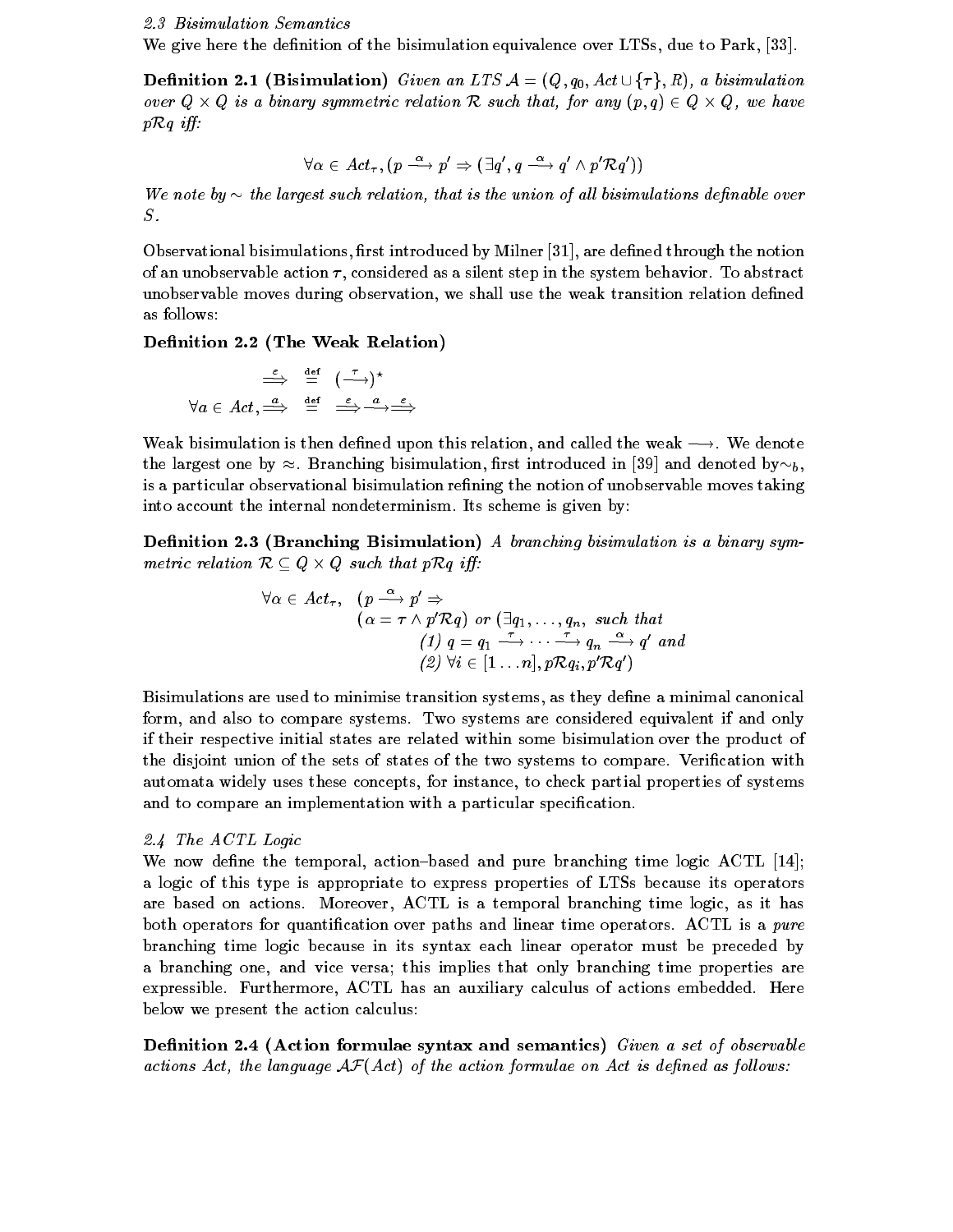$\Lambda$  i b  $\Lambda$  j  $\Lambda$ 

where  $b$  ranges over  $Act.$ The satisfaction relation  $\models$  for action formulae is defined as follows:

$$
a \models t \quad always; a \models b \quad if \quad a = b; a \models \neg \chi \quad iff \quad not \ a \models \chi; a \models \chi \lor \chi' \quad iff \quad a \models \chi \ or \ a \models \chi'.
$$

From now on, we let  $f\!f$  abbreviate the action formula  $\neg t$  and  $\chi \wedge \chi'$  abbreviate the action formula  $\neg(\neg \chi \vee \neg \chi')$ .

 $\mathbf{A}$  in action for the action formula  $\mathbf{A}$  in a set of the actions satisfying  $\mathbf{A}$ follows

**Definition 2.5** (k:  $AF(Act) \rightarrow 2^{***}$ ) We define the function  $\kappa$ :  $AF(Act) \rightarrow 2^{***}$  as follows:

- $\kappa$ (*t*) = Act;
- $\kappa(b) = \{b\}$ ;
- a and the contract of the contract of the contract of the contract of the contract of the contract of the contract of the contract of the contract of the contract of the contract of the contract of the contract of the cont
- $\kappa(\chi \vee \chi') = \kappa(\chi) \cup \kappa(\chi').$

Theorem  Let AFAct then fa Act a j g-

Sketch of the proof: The proof of this Theorem can be given by structural induction on  $\chi$ .

De-nition 
 ACTL syntax ACTL is a branching time temporal logic of state for mulae path and the path of the path of path path presented and an arbitrary path formula path formula in by - The syntax of ACTL formulae is given by the grammar below

$$
\begin{array}{lll}\n\phi & ::= & \# \mid \phi \land \phi \mid \neg \phi \mid E\pi \mid A\pi \\
\pi & ::= & X_{\chi}\phi \mid X_{\tau}\phi \mid \phi \underset{\chi}U \phi \mid \phi \underset{\chi}U_{\chi'}\phi\n\end{array}
$$

where  $\chi$ ,  $\chi'$  range over action formulae, E and A are path quantifiers, and X and U are next and until operators respectively.  $\Box$ 

We now describe the conditions under which a state <sup>s</sup> a path of an LTS satis-es an ACTL formula  $\phi$  (a path formula  $\pi$ ), written  $s \models \phi$  ( $\sigma \models \pi$ ).

De-nition ACTL semantics The satisfaction relation for ACTL formulae is de fined in the following way:

| $s \models t$                       | always;                                                                                              |
|-------------------------------------|------------------------------------------------------------------------------------------------------|
| $s \models \phi \land \phi'$        | iff $s \models \phi$ and $s \models \phi'$ ;                                                         |
| $s \models \neg \phi$               | iff not $s \models \phi$ ;                                                                           |
| $s \models E\pi$                    | iff there exists a path $\sigma \in \Pi(s)$ such that $\sigma \models \pi$ ;                         |
| $s = A\pi$                          | iff for all maximal paths $\sigma \in \Pi(s)$ , $\sigma \models \pi$ ;                               |
| $\sigma \models X_{\mathbf{v}}\phi$ | iff $ \sigma  \geq 1$ and $\sigma(2) \in R_{\kappa(\chi)}(\sigma(1))$ and $\sigma(2) \models \phi$ ; |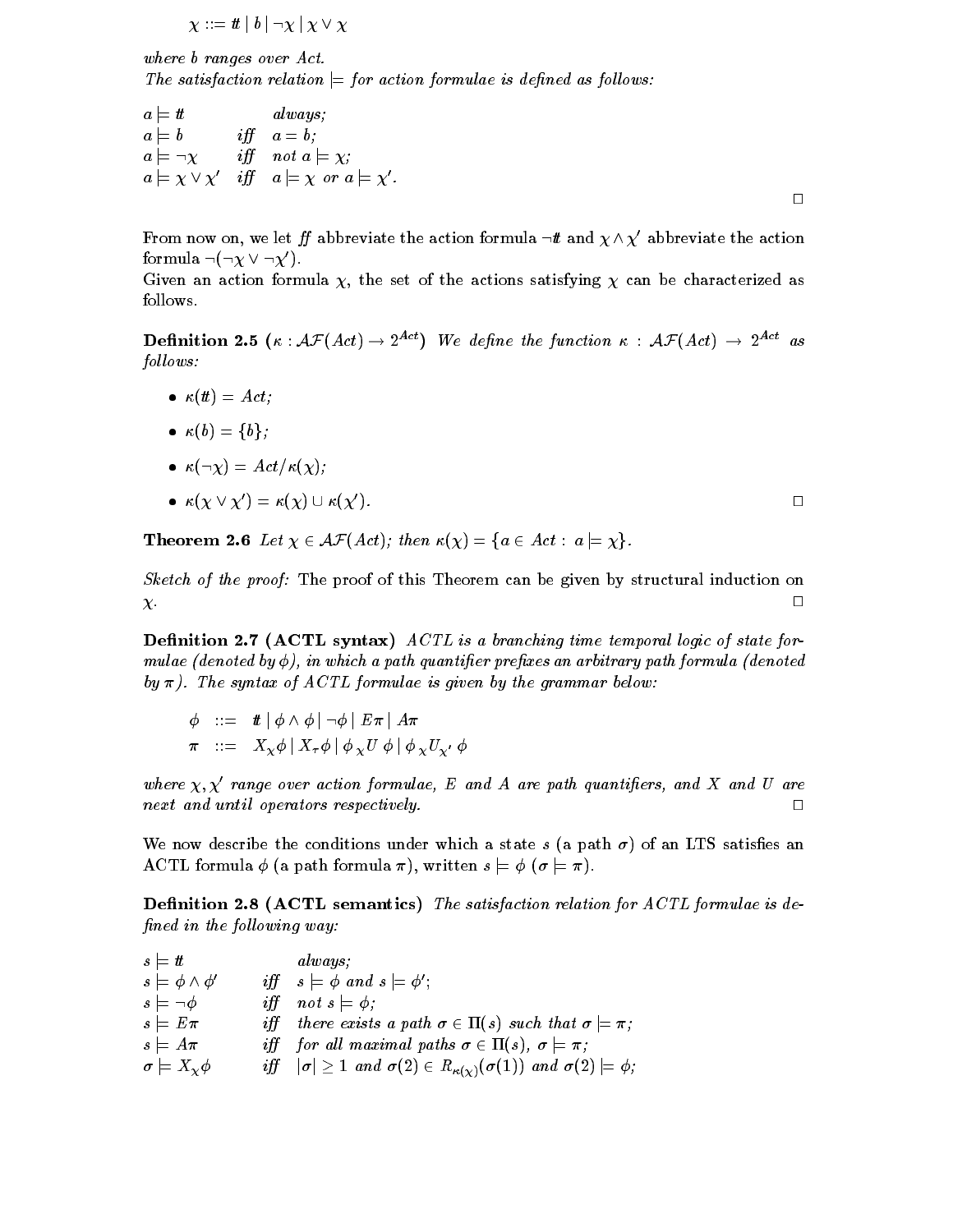$$
\sigma \models X_{\tau}\phi \qquad \quad \text{iff} \quad \mid \sigma \mid \geq 1 \; \text{ and } \sigma(2) \in R_{\{\tau\}}(\sigma(1)) \; \text{and} \; \sigma(2) \models \phi; \\ \sigma \models \phi \, {}_{\chi}U\phi' \qquad \quad \text{iff} \quad \text{there exists } i \geq 1 \; \text{such that} \; \sigma(i) \models \phi', \\ \quad \quad \text{and for all } 1 \leq j \leq i-1: \\ \quad \quad \sigma(j) \models \phi \; \text{and} \; \sigma(j+1) \in R_{\kappa(\chi)_{\tau}}(\sigma(j)); \\ \sigma \models \phi \, {}_{\chi}U_{\chi'}\phi' \quad \quad \text{iff} \quad \text{there exists } i \geq 2 \; \text{such that} \; \sigma(i) \models \phi', \; \sigma(i-1) \models \phi, \\ \quad \quad \sigma(i) \in R_{\kappa(\chi')}(\sigma(i-1)) \; \text{and for all } 1 \leq j \leq i-2: \\ \quad \quad \sigma(j+1) \in R_{\kappa(\chi)_{\tau}}(\sigma(j)).
$$

 $\mathbf{S}$  and be defined starting from the basic ones We write  $\mathbf{S}$ 

•  $E\Lambda_{\chi}\varphi$  for  $\neg A\Lambda_{\chi}\neg\varphi$ , and  $A\Lambda_{\chi}\varphi$  for  $\neg E\Lambda_{\chi}\neg\varphi$ ; these are called the weak next opera-

 $\Box$ 

- $\mathcal{F} = \mathcal{F}$  for  $\mathcal{F} = \{ \mathcal{F} \mid \mathcal{F} \}$  . The eventual ly operators are called the eventual ly operators in
- $EG\phi$  for  $\neg AF\neg \phi$ , and  $AG\phi$  for  $\neg EF\neg \phi$ ; these are called the *always* operators.
- $\lambda$  f  $\tau$  =  $\tau$  if  $\tau$  if  $\tau$  if  $\lambda$  if  $\mu$  if  $\tau$
- for  $\tau$ ,  $\tau$  for  $\tau$   $\tau$   $\tau$   $\tau$
- for the contract of the contract of the contract of the contract of the contract of the contract of the contract of the contract of the contract of the contract of the contract of the contract of the contract of the contra
- $\phi$  for  $\neg \lt\gt \neg \phi$ .

## 3. FORMAL VERIFICATION TOOLS

Formal veri-cation for reactive systems usually consists of two important stages

- the system species specification specification specific specific specific specific specific specific specification s
- 2. the properties checking stage.

The tools have been built following this scheme Here below we thus describe speci-cation tools and properties checking tools

## - Special and the special contraction to the special contract of the special contract of the special contract of the special contract of the special contract of the special contract of the special contract of the special c

These tools oer functionalities to build a process speci-cation They are often process algebra syntax compilers and make it possible to compositionally design a process term by -rst specifying the sub terms separately and then putting just the sub term process names in a higher term. This can be done in two ways:

- by allowing the designer to enter a speci-cation in a textual form
- by oering sophisticated graphical procedures to construct a process speci-cation The tool then automatically translates the drawings into a process term

At this level, other functionalities can be offered such as:

- term rewriting;
- -nitestate conditions checking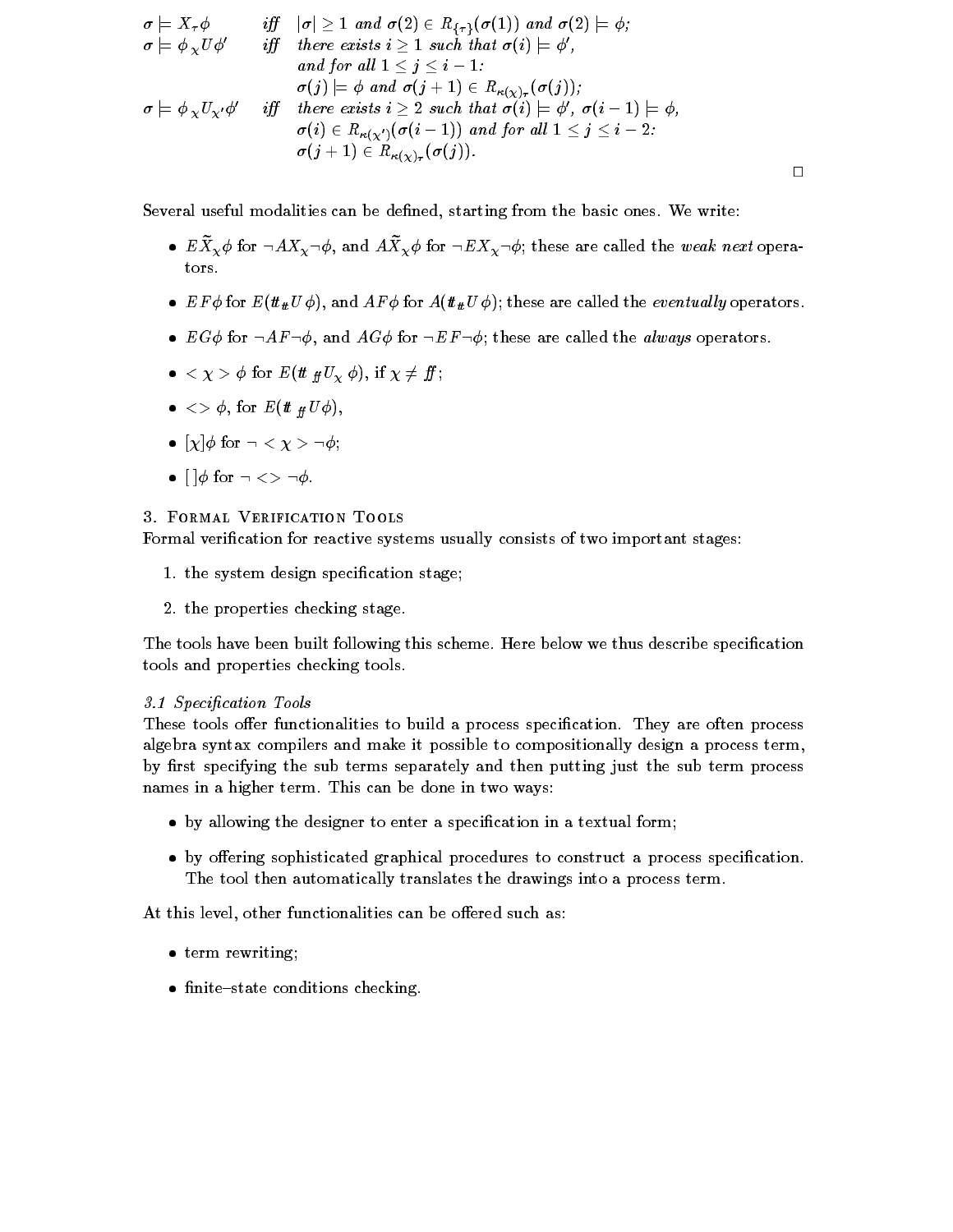# - Property Checking Tools

Logics have been intensively used to check the behavioural and logical properties of pro grams. In particular, in the concurrent systems area, temporal (or modal) logics have been introduced in order to be able to express properties in a logical language that per mits system behavior to be described and to verify these properties on some system model (e.g. a Kripke structure or a transition system)  $[16, 21, 2, 26]$ . These logics are such that if a property holds in a system, then that system is a *model* for the formula representing the property

and there approach to system verifies and note it and the studied opposite it and the studies tomata observations and analysis: properties are also expressed as automata, and equivalence notions such as bisimulation are used to check whether a given system possesses some (un)desired property or not.

In both cases, methods automatization has played an important role. Due to computability problems automatic methods can only be proposed for -nitely represented systems Model checking is the name for automatized verified verified verified verified verified verified verified verified v methods, a set of algorithms on graphs, such as bisimulation equivalence checking, forms the kernel of veri-cation tools based on transition systems

In the next section, we will present the  $JACK$  system and the "glue" of the tools integration project: the  $Fc2$  automata description format.

## The JACK Integration Project

The idea behind the JACK environment was to put together dierent speci-cation and veries to the developed separately at two research sites IEICNR in Italy and Italy and Italy and Italy in France

A -rst experiment in building veri-cation tools starting from existing ones is described in Following this -rst attempt we have developed an environment based on the links proposed in  $[11]$ , and on new links that exploit the Fc2 format  $[27]$  (see Figure 0.2). We had the following objectives:

- to provide an environment in which a user can choose between several veri-cation tools; this environment will have a simple, user-friendly graphic interface;
- to create a general system for managing any tool that has an input or output based on Fc format -les Such tools can be easily added to the JACK system thus extending its potentiality. In this sense, the  $Fc2$  format acts as a system "glue".

Now, we briefly introduce the tools that are used in the  $JACK$  system, dividing them into specification tools and verification tools.

# - Specication Tools

autos is a graph India and the design of parallel and the design of parallel and the design of parallel and th communicating processes [35] that provides functionalities for a compositional developcation as a processed rule and in general rule and in a cation a process specification is a collection of construction starts from automata which represent single sequential processes Processes surrounded by boxes are said to be *networks* and are used to hide information on  $low$ -level cations is a specification and to represent parameter things are drawn are drawn as a more drawn are at the same level, they can synchronise the signals they emit, and thus representing communicating processes There is no need for a network to be fully speci-ed it could simply be an empty box. It is sufficient to specify its external synchronisation signals, and this permits a topdown approach in the Autograph speci-cation process

Another feature of AUTOGRAPH is the automata interactive exploration: starting from an initial state, an user can just unfold the paths  $(s)$ he is interested in. AUTOGRAPH provides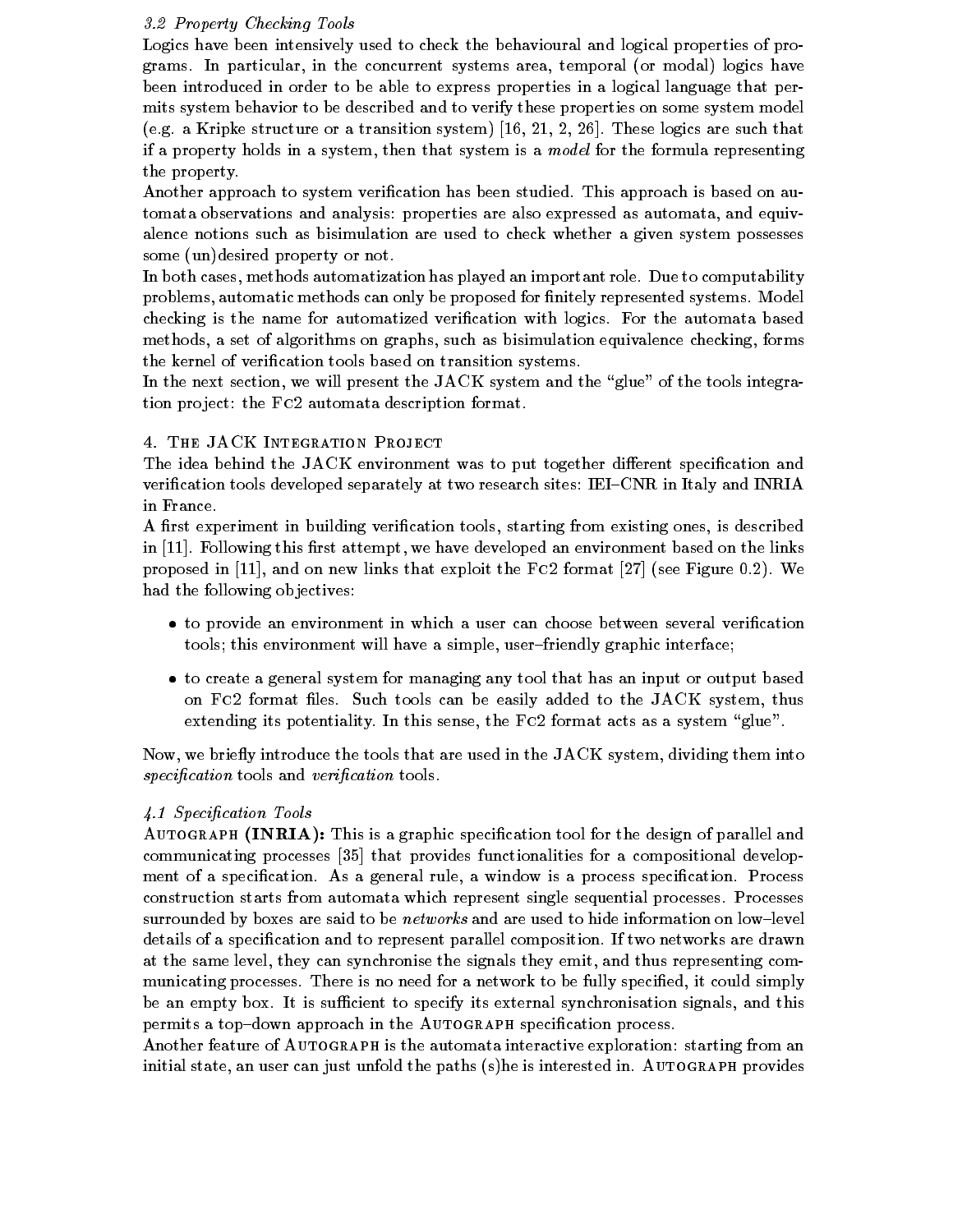

Figure 0.2: The integration project

several output formation in which a graphical species in the translated including Fc and  $\alpha$ the MAUTO syntax for terms and Postscript.

Auto/Mauto (INRIA): Mauto [15] (a generalisation of Auto) is a tool for both the speci-cation and the veri-cation for concurrent systems described by process algebrae Actually MAUTO can deal with MEIJE  $[1]$ , CCS  $[31]$ , LOTOS  $[25]$  and ESTEREL  $[3]$ process algebrae while Auto was just designed for the - two was just

MAUTO is a command interpreter manipulating two classes of objects: the class of process algebrae speci-cations and that of speci-cation automata Each algebraically speci-ed process is called term During the speci-cation stage the user deals with the terms in the MAUTO environment; terms are parsed and syntax errors are reported. In the parsing stage it is detected whether terms represent -nite state systems or not just -nite state systems can be studied Su!cient syntactic conditions are studied in The user can the transfer a term the main speciment the term or another the fact of the Fc  $\sim$ format or the Autograph format to graphically view the speci-cation or into other formats suitable as inputs for various other tools to carry on with the next speci-cation and verificial princes many translation functions from algebraic objects into an observation are also available so that the user can enter the Mauto veri-cation framework This will

NLACTL an automatic translator from Natural Language to Temporal Logic  $\bf (IEI-CNR): NL2ACTL$ , a prototype translator from Natural Language expressions to Temporal Logic formulae, has been developed and integrated in JACK, in order to test the use of Natural Language in a friendly interface to make the expression of properties in the logic easier for the user.  $NL2ACTL$  deals with sentences expressing the occurrence of actions performed by reactive systems A precise semantic meaning in terms of ACTL formulae is associated with each sentence If this semantics is not ambiguous an immediate ACTL translation is provided; otherwise, an dialog with the user is started in order to solve the ambiguity

cation in the separated in the specification and the specific temporal cation of properties using temporal logics, we have found that imprecisions frequently occur in the passage from the informal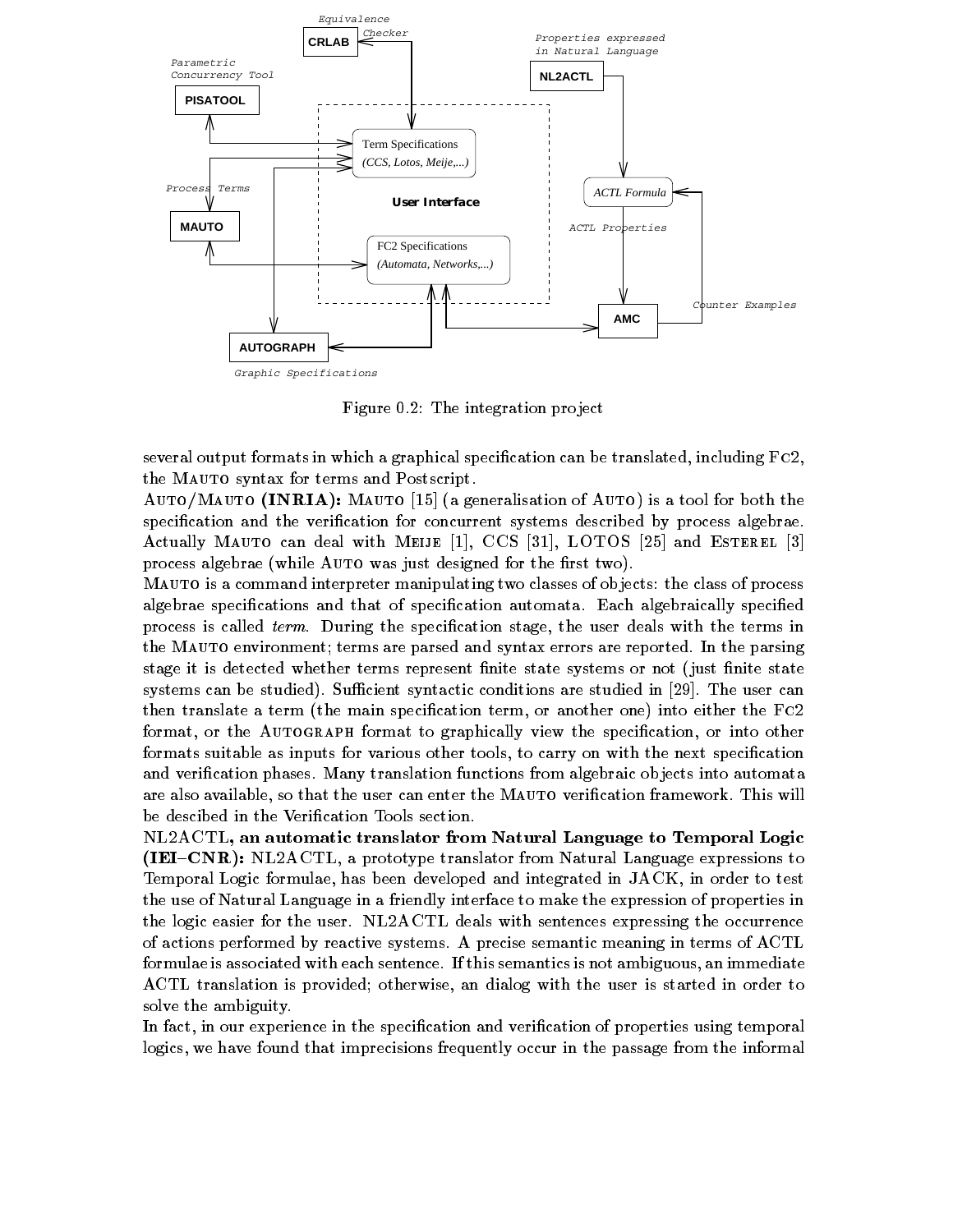expression of properties in natural language to their formulation in temporal logics, due to the inherent ambiguities in many natural language expressions. We have thus attempted to identify a solution to this problem in the current state of the art in Natural Language Processing, looking for a formal method, that can help to generate logic formulae, which correspond as closely as possible to the interpretations an ACTL expert would give of the informal requirements

NL2ACTL has been developed using a general development environment, PGDE, aimed at the construction, testing and debugging of natural language grammars and dictionaries which permits us to build an application recognizing natural language sentences and producing their semantics [30].

## - Verication Tools

AUTO/MAUTO (INRIA): As we stated above, AUTO/MAUTO can also be used in veri-cation because it permits automata to br reduced in various ways Commands allow process algebra term veri-cation of partial properties based on observations of underlying automata

Further automata analysis is available, such as abstraction, minimisation, and diagnostics on equivalence failure

Using Mauto in the veri-cation phase the user can manipulate the automata with respect to abstraction criteria, or can perform their minimisation and/or comparison with respect to behaviour, or can produce diagnostics of equivalence checkings.

The veri-cation principle can be generalised as follows First de-ne an implementation of a system as a process algebra term involving several communicating processes running in parallel. Then translate the term into a global automaton capturing all its possible computations. For partial property verincation, denne properties with abstraction criteria-: abstracting the global automaton helps to verify whether the expressed property is sati-ed by the implementation Users can also de-ne a speci-cation with respect to the desired external behavior, using abstracted actions. The global system is abstracted to meet the implementation: the answer is given by bisimulation checking between the implementation and the species of the species of the species of the species of the species of the species of the species of the

The ACTL Model Checker (IEI-CNR): AMC, the model checker for ACTL logic formulae permits the validity of an ACTL formula to be veri-ed on a labelled transition system in a linear time. Whenever an ACTL formula  $\varphi$  does not hold, the model checker produces a path from the LTS called a counterexample given in input which falsi-es and provides useful information on how to modify the LTS to satisfy the formula  $\varphi$ .

This model checker allows the satis-ability of ACTL formulae on the model of a reactive eystem to be verified also be verified and and enhanced on the basis of the basis of the basis of the basis of the results of the veri-cation stage on the basis of the concrete model of the system and the formalization of requirements a list of temporal logic formulae the veri-cation of the latter on the former - by means of the model checker - may provide useful information. Model checking for ACTL can be performed with time complexity  $\mathcal{O}((|Q|+| \rightarrow |) \times |\phi|)$ where  $\phi$  is the ACTL formula to be checked on an LTS that has |Q| states and  $\rightarrow$  | arcs. CRLAB (IEI-CNR): CRLAB is a system based on rewriting strategies  $[12, 13]$ . The input, which is supplied to the system interactively, can be LOTOS  $[25]$  or CCS  $[31]$ speci-cations It is possible to simulate the operational behaviour of a process as well as automatically prove the bisimulation equivalence of two -provesses The bisimulation - the bisimulation equivalences considered are the observational, trace, and branching ones. It is also possible

<sup>-</sup> Intuitively- an abstraction criterion is a collection of abstract actions- which are rational expressionsover the concrete set of actions; this is a way to express path properties with all the expressive power of rational expressions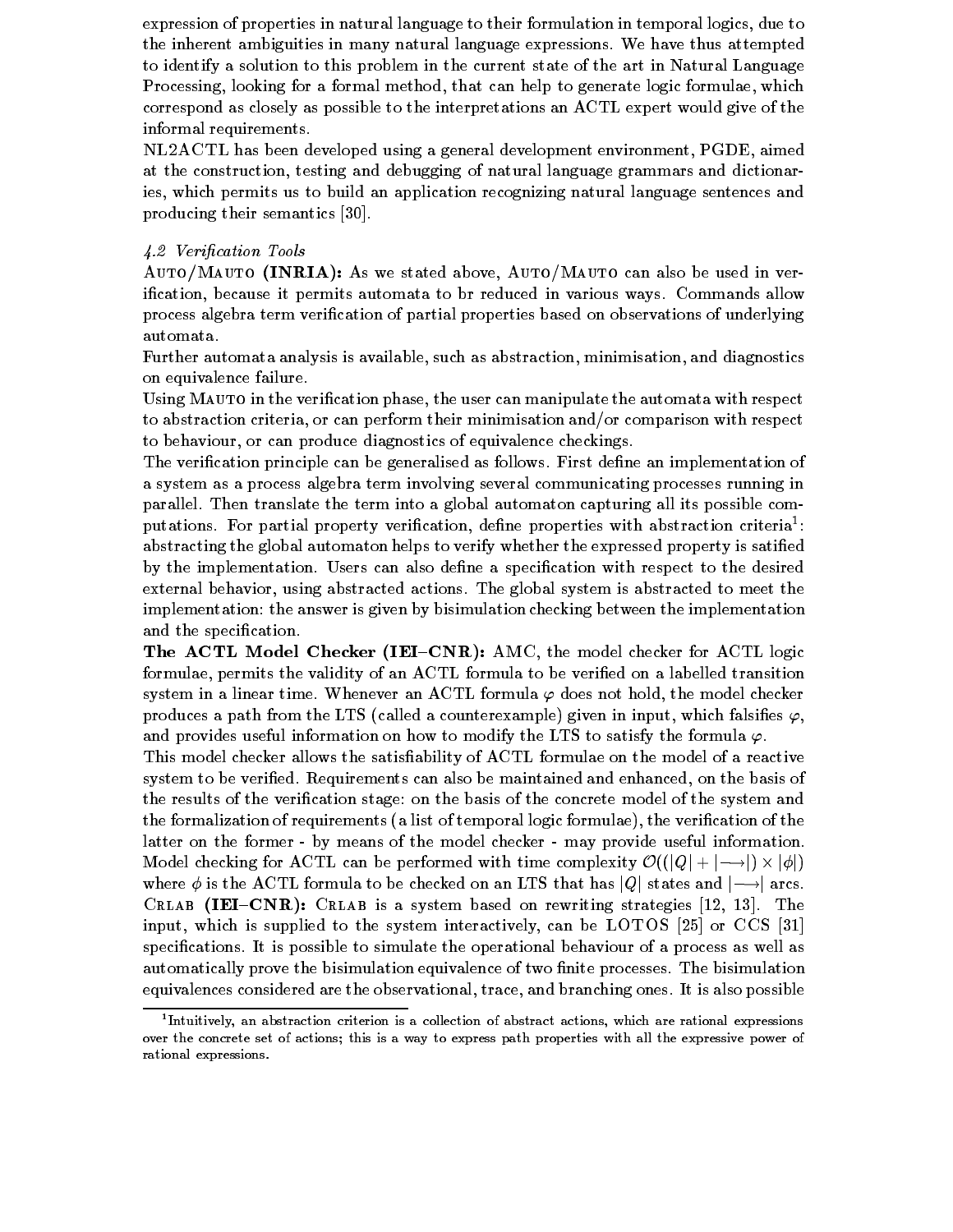to de-ne userdriven proof strategies although no facility for this is explicitly available However, a strategy to prove the equivalence of two CCS processes by transforming one process term into the other by means of axiomatic transformation is provided

PisaTool IEICNR The PisaTool 
 is a system for speci-cation veri-cation that accepts speci-cations written in CCS and is parametric with respect to the properties the user wants to study. This means that the user can choose a process observation function from a library of functions

The PISATOOL represents the processes internally by the so-called *extended transition* systems [24], i.e., transition systems labelled on nodes by regular expressions [8, 37, 36] that encode all the computations leading to the node from the starting state

After the tool has converted a process into this type of internal representation, the user is able to select an observation function to study interleaving, causality, locality and so on; The process equivalences are checked through the algorithm of  $[32]$  and the implemented equivalence observations are the strong, weak, branching and trace ones. A library of observations for studying truly concurrent aspects of distributed systems is provided more the the their own observations the total can de-the tool is equipped with a strong to window-based interface that makes the observation tasks easy.

**Companion Tools:**  $FCTOOL/HOGGAR$  (INRIA): These tools offer bisimulation minimisation procedures for systems described as a single transition system (FCTOOL), or networks of transition systems  $[5, 6]$ . HOGGAR is actually interfaced with MAUTO which calls it whenever a bisimulation minimisation has to be performed on a single transition system. The interface uses the  $Fc2$  format (see below). FcTOOL works with a variety of static networks of parallel and communicating processes using symbolic techniques it allows global system computation and bisimulation minimisation of such networks The al gorithms are based on a symbolic representation of global transition systems by means of a *Binary Decision Diagram* (BDD), allowing the analysis of "very" large systems with a reasonable cost in terms of time and space. These two tools currently deal with strong, weak and branching bisimulation, but other equivalences and preorders can easily be added.

## $\mathbf{r}$  . The Fc formation is the Fc formation in the Fc formation in the formation in the formation in the formation in the formation in the formation in the formation in the formation in the formation in the formation

Each tool is presumed to have its own input and output format. The Fc2 format is a common format adopted by many veri-cation tools to describe input and output data Its main purpose is to enable communication between tools in a standardized way: for instance when linking special special special special tools Historically the Fc syntaxis Historically the Fc syntaxis H started with the eorts of some veri-cation tool designers to be able to estabilish links between their tools. This cooperation was based on the simplest exchangeable objects, namely automata. So, the original provided syntax described these objects. It has now been adopted by several tool makers and has been enriched in order to generalise the kind of objects that can be described. The class of objects ranges over networks of transducers covering most kinds of input of input or jects that can be given or generated by a catholical by tool in the domain of -nite state concurrent systems The format is organised as follows  $Fc2$  Objects and Labels: The  $Fc2$  objects are: vertices, edges and nets. A net is a graph containing a -nite number of vertices and edges Each ob ject has a label Ob jects are presented in tables An Fc -le is thus a table of nets each net has a table of vertice each vertice has a table of edges

Each object has a *label*. A label is a record of informations, each being preceded by a -eld name The -eld names are struct behav logic hook These -elds are used to assign semantical information to objects: For instance the -distribution the -displayer stands for the action label of the underlying transition Each piece of information is a string or is composed using a set of prede-ned operators of various arity to express simple set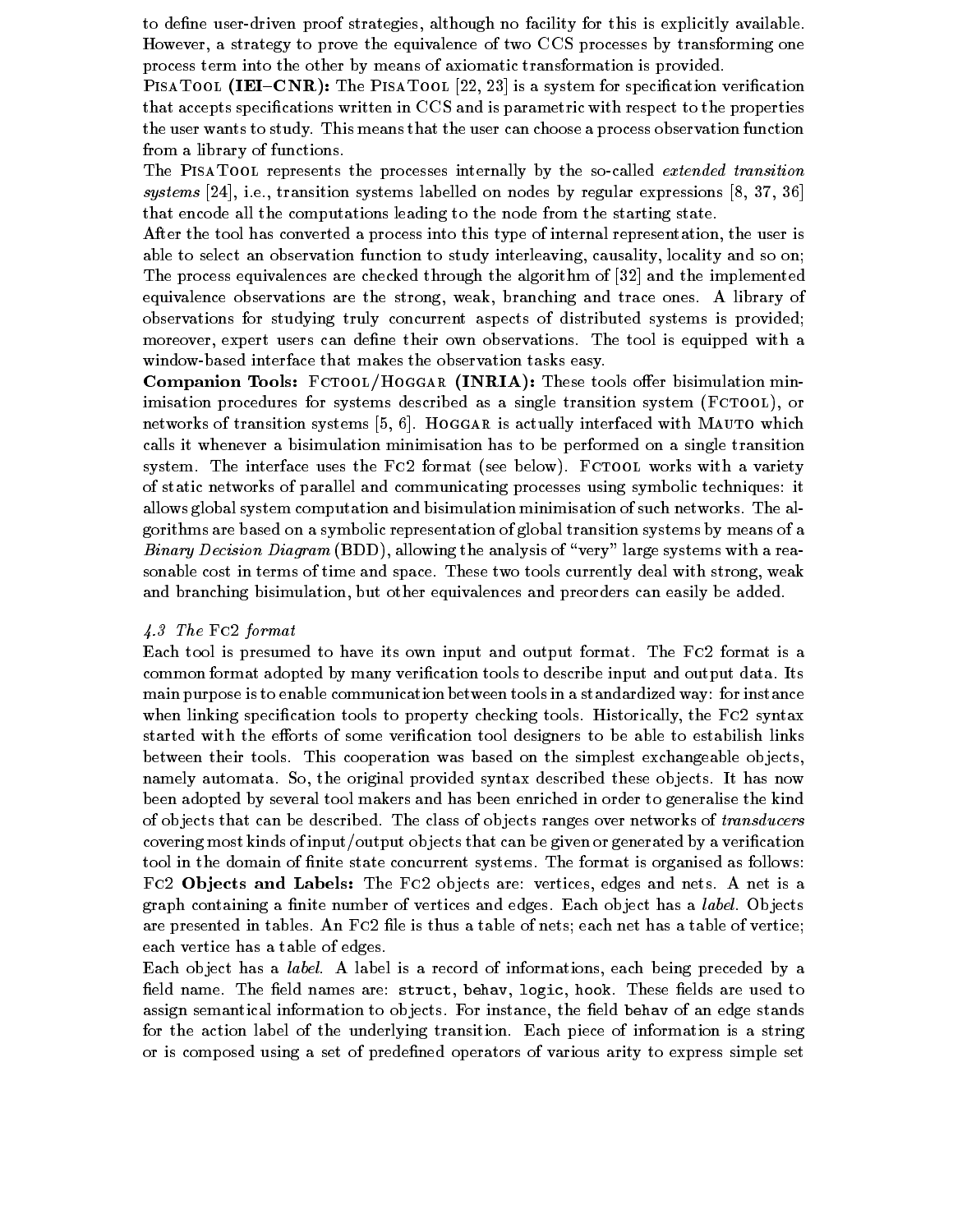constructs  $Fc2$  Nets: Nets in the  $Fc2$  format can be:

- 1. a single LTS; the net is just a table of vertices representing the set of states of the LTS, and for each state vertex the set of transitions starting from that state form the edge table. The minimum information label is the action name of each transition given the complete through the second through the second through the second term in the second term in the second term in the second term in the second term in the second term in the second term in the second term in the s
- a synchronised vector of nets in the structure of the net the structure of the net the structure of the net is given, listing the set of sub-nets put in parallel and composing the current net. The vertex table is reduced to an unique element (state) from which all synchronisation constraints between the sub-nets are expressed as edges from this state to itself, having as label the synchronisation action set
- 3. a transducer; this is a generalisation of the synchronised vector of nets, where the net mans several states from each state a specific state a process constraints a several constraints. are given, reaching other states;

The format is more concrete than process algebra. Moreover, it enables the description of dierent views of parallelism and synchronisation In fact all -nite state systems that can be represented by process algebrae are also representable by the  $Fc2$  format.

# 5. THE JACK INTERFACE

In order to test our integration ideas, we have developed an user  $-$  friendly interface (Figure 0.3) to the different tools composing the JACK system. The interface is designed in an ob jectoriented style where ob jects are either term speci-cation -les or Fc description

This interface has been developed using the  $Tcl/Tk$  language facilities for the creation and manipulation of graphical widgets linked to a interactive function calls mechanism through mouse and keyboard events

The interface is basically composed by two ob jects area one for term -les and one for Fc

# - Term Files Manipulation

Terms are given in a textual form with the syntax adopted by MAUTO. In JACK there is a term speci-cation area management see Figure 
 that is a list of -les containing term specifications A set of community  $\mathbb{R}^n$  set of community  $\mathbb{R}^n$  sassociated with this area  $\mathbb{R}^n$ 

- term -le management commands for loadingremoving a -le path name from the path name list for viewing the contain of a preselected -le
- shortcut communication allowing the user to send a specification of a particular  $\sim$ tool. For example, if one wants to get the underlying automaton of a given term, a "shortcut" operation is available in the interface, calling  $M$ AUTO in a batch mode, so not visible to the user, getting directly the result, without entering in a full session;
- commands starting a tool session initialised with some preselected term -le further work is then available within that session as a normal use of the called tool. This feature is provided for PISATOOL, CRLAB, MAUTO.

Not all the integrated tools dealing with terms currently accept this syntax However- we shall providetranslation functions from the Mauto syntax to these other syntaxes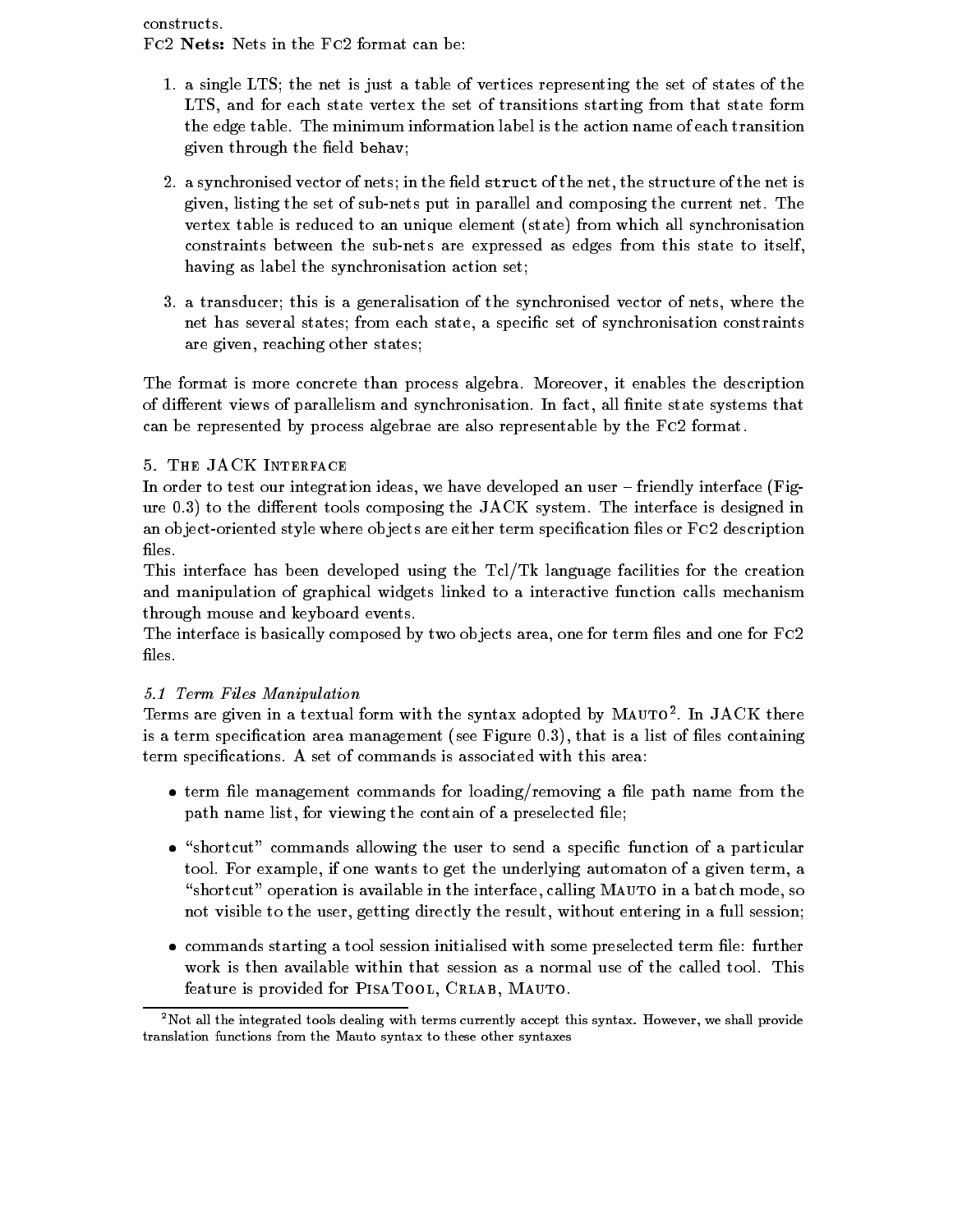| $\overline{\nabla}$  |                                                            | <b>JACK GRAPHICAL INTERFACE</b> |                           |                    |                    |
|----------------------|------------------------------------------------------------|---------------------------------|---------------------------|--------------------|--------------------|
| <b>QUIT</b>          |                                                            |                                 |                           |                    | <b>PREFERENCES</b> |
| <b>JACK TOOL SET</b> |                                                            |                                 | <b>TERM MANAGEMENT</b>    |                    |                    |
| <b>MAUTO</b>         | /tmp/case study/MiniPower.ec                               |                                 |                           |                    |                    |
| AMC                  | /tmp/case study/Power.ec                                   |                                 |                           |                    |                    |
| <b>AUTOGRAPH</b>     |                                                            |                                 |                           |                    |                    |
| CRLAB                |                                                            |                                 |                           |                    |                    |
| NL2ACTL              |                                                            |                                 |                           |                    |                    |
| <b>PISATOOL</b>      |                                                            |                                 |                           |                    |                    |
| <b>HOGGAR</b>        |                                                            |                                 |                           |                    |                    |
| <b>UTILITIES</b>     |                                                            |                                 |                           |                    |                    |
| <b>XTERM</b>         |                                                            |                                 |                           |                    |                    |
| <b>EDITOR</b>        | LOAD                                                       | <b>VIEW</b>                     | <b>CLEAR</b>              |                    | <b>REMOVE</b>      |
|                      | <b>FC2 AUTOMATON</b>                                       | MODEL CHECKING                  |                           | <b>NORMAL FORM</b> | <b>ANALYSIS</b>    |
|                      | <b>TERM FILE:</b>                                          |                                 | /tmp/case study/Power.ec  |                    |                    |
|                      | <b>FC2 FILE MANAGEMENT</b>                                 |                                 |                           |                    |                    |
|                      | /tmp/case study/MiniPower.fc2<br>/tmp/case_study/Power.fc2 |                                 |                           |                    |                    |
|                      | LOAD                                                       | <b>VIEW</b>                     | <b>CLEAR</b>              |                    | <b>REMOVE</b>      |
|                      | <b>MINIMISE</b>                                            | MODEL CHECKING                  | VISUALISATION             |                    | <b>ANALYSIS</b>    |
|                      | FC2 FILE:                                                  |                                 |                           |                    |                    |
| Save Fc2 File As:    |                                                            |                                 | /tmp/case study/Power.fc2 |                    |                    |

Figure 0.3: The JACK general control panel.

# - Fc Files Manipulation

Fc -les represent essentially either a single automaton or a network of automata When automata are translated into the FC2format, they can be submitted to the various tools of the JACK system Like for terms JACK provides a Fc -le management area see Figure 0.3), that has associated the following commands:

- Fc -le management commands to loadremove a -le path name from the list and to view the contain of a preselected -le
- $\bullet$  shortcut commands, which are basically abstraction/reduction of the (global) automaton: a graphical panel offers to the user different choices regarding bisimulation equivalences and a simpli-ed edition area to set up abstraction criteria When a choice is made, then either HOGGAR machinery is called if no abstraction criteria is given, or else MAUTO is called which anyway calls HOGGAR to perform efficiently minimisations. Of course tool executions are not visible from the user, who deals just with the output Fc - less the output Fc - less the output Fc - less than the output Fc - less than the output F
- commands to start tool sessions initialised with a preselected Fc -le It is the case for AMC, MAUTO, HOGGAR, AUTOGRAPH.

# - Other Integrated Graphical Interfaces

In JACK, some of the integrated tools have their own graphical interface. Some of them are displayed in section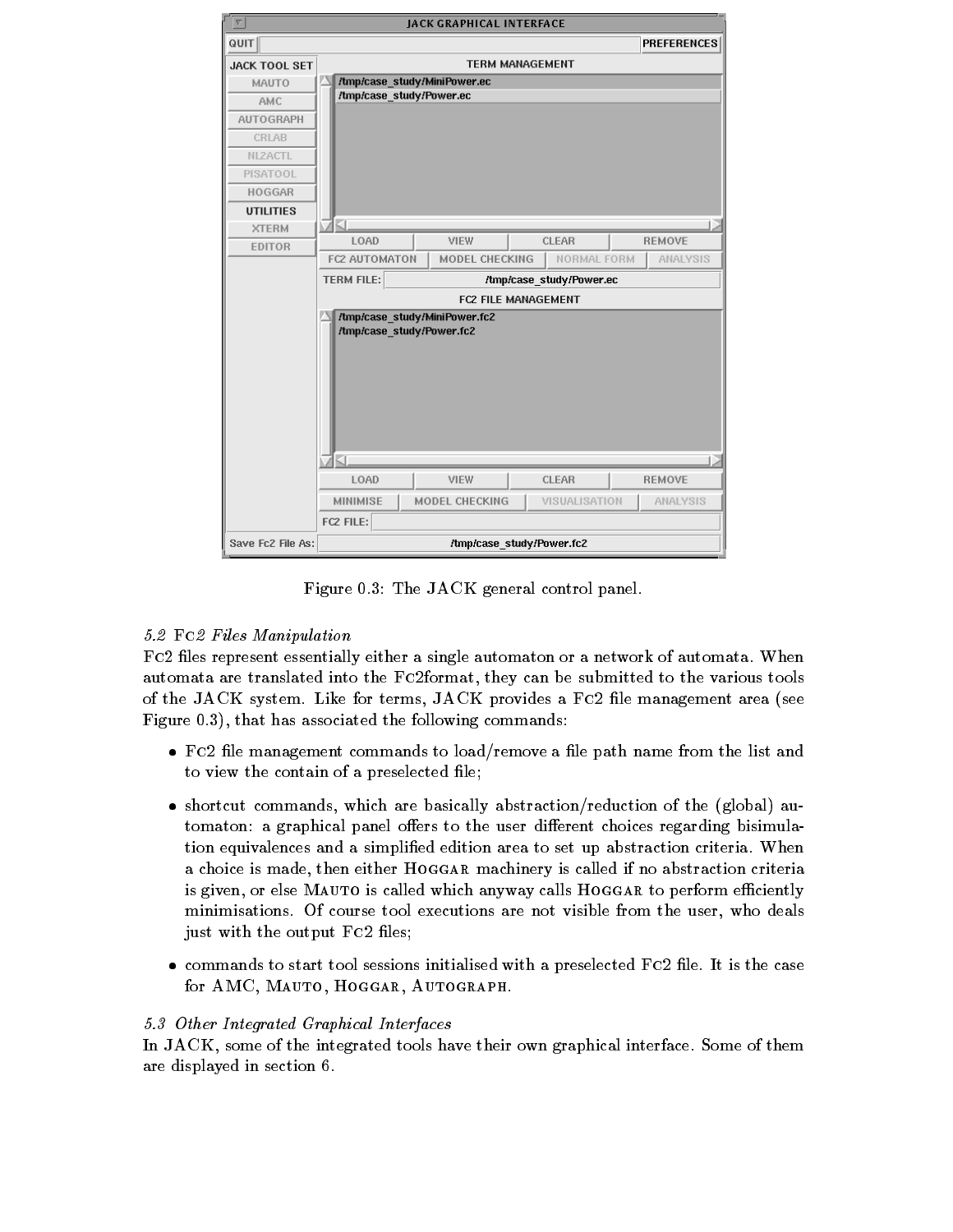It is the case for AUTOGRAPH which has a menu for the selection of its functions and manipulates graphical ob jects through a window hierarchy

and options before processing

We have built, during the development of  $JACK$ , also a graphical interface for  $AMC$ : this interface allows interactive session of the model checker making ist use easier. For instance an automatic command of selectload Fc -les is included avoiding the typing of commands to the user. The same for ACTL formulae, which are saved in a history list after submission. The history list can be displayed and the user can select one ot its element to re-apply it or to slightly modify it and apply the new one. Other graphical supports are available for formulae -les and formulae shortcuts management

## , which are concerned and concerned and concerned and concerned and concerned and concerned and concerned and

Following  $[11]$ ,  $JACK$  offers natural strategies using some of the differents tools it contains. The speci-cation problem is made easier by Autograph Designing graphically networks of communicating processes save effort and is less error-prone than writing terms by hand. Terms are then automatically generated from speci-cations Autograph provides also the translation of such a graphical design into an Fc -le

the factor  $\ldots$  and the submitted to matrix  $\ldots$  to a first to all  $\ldots$  and  $\ldots$  is done. submitting the -le for transition system computation abstraction minimisation to oer a reduced model for model checking and/or further automata analysis.

when the same same as Farrow as Fc - and performance as formed with performance within  $\alpha$ AUTOGRAPH.

## A Case Study Within JACK

In this section we will give an example of use of the JACK environment to specify and test the behaviour of a part of a reactive system involving several functionalities from different tools. The case study we chose is very simple, but is a real one: it is a piece of a hydro power plant control system speci-cation Now we will give a brief description of such a plant

## - Presentation of the Case Study

The plant is composed by a *water basin*, from where the water flows into a number of energy production engines, that convert the water mechanical energy to electrical energy; Each engine has an *embedded controller*, that can detect if the engine is working well, or if a failure happens. A general software *control system* monitors all the plant components and sends commands to the engines controllers

Engine failures are dued to different reasons. For example, suppose that a piece of an engine gets broken; the engine controller is able to detect this event, and it can just signal the failure, while it waits for someone repairs the broken piece. This is an example of a *persistent* failure: the controller cannot repair it, it just waits for the signal the piece is repaired, and then it continues to drive the engine. In another situation it may happen that engine's temperature overcomes its security level; this means that the engine should be put offline, until its returns under that level. In such a case the controller will block the engine, waiting for the decreasing of the temperature: the engine is not broken, but it cannot be driven because it will be off-line for a period of time.

The two examples above let us understand that two kind of failures exist: one kind is related to engine failure, and cannot be automatically repaired; in this case we say the engine has a lock. The second one is related to failures the controller can react to, and this means that after a period the engine will return able to be driven; in this case we say that the engine is *off-line*.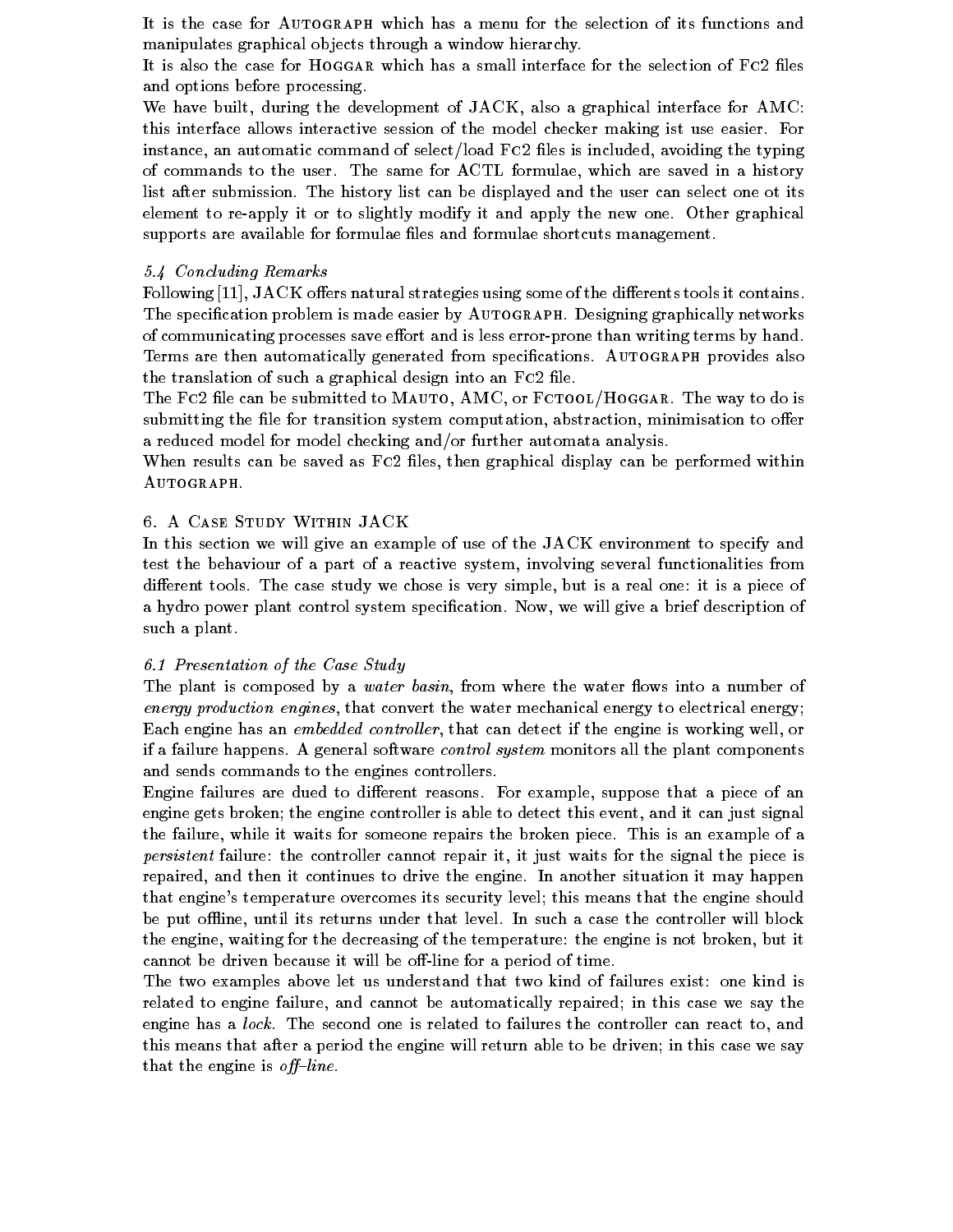The engines can produce a variable quantity of electrical power, in relation with the increasing/decreasing of the water flow, but the flow variation does not automatically set the power output level of the engines: they explicitly need commands from the control system to put themselves in states of greater/less power production. We assume each engine has just three productivity states to avoid a too complex speci-cation The engine"s controller can receive the following commands from the control system

- $\bullet$  inc/dec, to increase or decrease the energy production;
- $\bullet$  start/stop, to start or stop the engine;
- $\bullet$  test, to send to the control system a signal about the engine status. This signal can be one of the following
	- $-$  pone, ptwo, pthree: the current power production level of the engine is one of pone, ptwo, pthree;
	- $-$  stopped: the engine is stopped;
	- $-$  offline: the engine will be off-line for a period;
	- $-$  locked: the engine is broken.

When the embedded controller receives an engine command, i.e. one of start, stop, inc. dec, it must return an answer message to the control system; moreover, the controller  $m$ ust send a begin signal when it starts to execute an engine command .

The generic synchronisation scheme between the control system and an engine controller is

- 1. the control system sends an *engine commend* to the engine's controller;
- 2. when the controller starts the execution of such a command, then it sends begin to the control system
- 3. when the controller detects the engine command termination, then it sends an answer to the control system

Such an answer can be

- $\bullet$  ok: the *engine command* was successfully executed;
- $\bullet$  notdone: the command cannot be executed; for security reasons there are situations in which the controller cannot obey to inc/dec commands, if it wants to let the engine hardware safe

Moreover, the controller can send asynchronous signals to the control system; these ones are:

- ko: there was a failure in the engine. It could have a lock or could be off-line;
- $\bullet$  online: the engine is again on line;
- $\bullet$  lockfixed: someone has repaired the engine.

In the following we will specify the general functionalities of an engine's embedded controller in a formal way. What we said above should be sufficient to make clear the understanding of the speci-cation

<sup>.</sup> Notice that test does not change the engine status: it simply reads it, so that the engine controller can immediately answer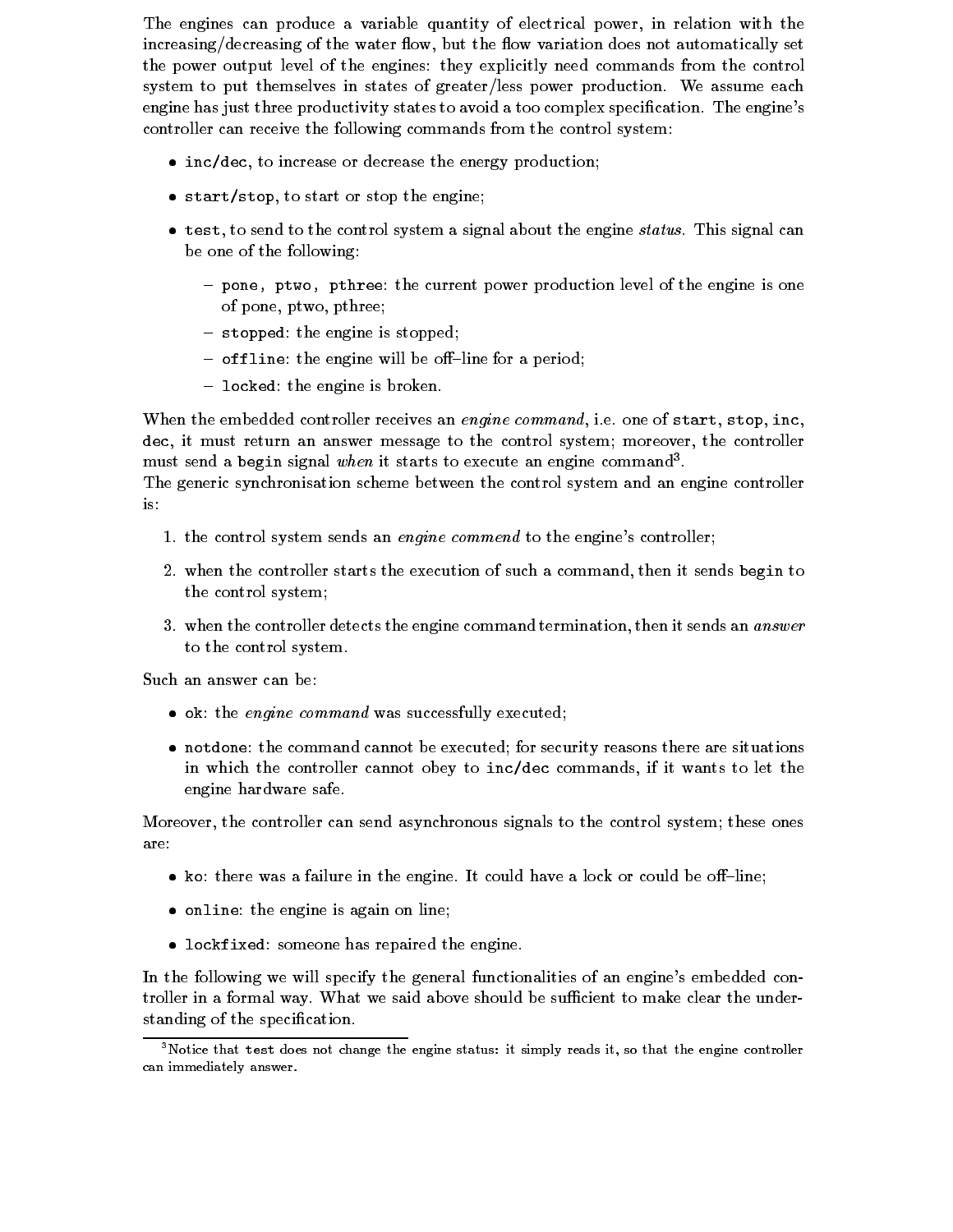## - The JACK Methodology for Formal Specication

the autograph approaches the step in the step in the Jack species system system systems. may be a graphical one: we use AUTOGRAPH to draw the automaton that characterize the desidered behaviour of the controller". The rigure 0.4 shows the output of the  $\mathtt{A}$ utograph session Now we give some explanation about the states and edges of the pictured automaton

The edge labels terminated by a "!" represent signals that our controller will *output*, while these ones the matrix  $\alpha$  , are controller inputs the state  $\alpha$ 

Initially, the engine is stopped and its controller is in the initial state S. Notice that if the controller is in the state S and it receives a test command it will respond by sending a stopped signal. To represent this synchronisation with the control system a dummy state is needed to input test and output stopped. We did not want to give a name to dummy states Autograph -lls nonamed states with autogenerated names

G1, G2, and G3 (Generating states) correspond to the three engine power production levels; When the controller is in G1 and the control system asks for decreasing the power, the controller does nothing but producing synchronisation messages, as in the user requirements; it behaves in the same way when it is in G3 and receives inc.

H12, H21, H23 and H32 are intermediate states; the controller is in the state Hxy when has received the order to change the power production level from the  $x$  level to the  $y$ level. Notice that if the increasing/decreasing cannot be made, the controller maintains its current production level and sends a notdone to the control system

It is also possible to switch off an engine when it is in one of the Gx states: the controller can receive an halt command, and then goes in an intermediate state gTs (Generating To Stopped) that represents the period needed to stop the engine (in general, this is not an immediate operation). In the case of a start command there is a symmetrical behaviour. The signals noise and lock do not come from the control system: they represent events that (respectively) obly the controller to put the engine off-line or to declare the engine locked. When noise is received, the controller waits for the engine stops  $-$  this is represented by the gTtb (Generating To Timed Block) state  $-$  and then says the control system that the engine is ko; then, it goes in the Tb (Timed Block) state, waits for the nois it signals it signals the engine is online is online is online and it signals the engine is online and it to the initial state S

The signal lock is managed in a similar way (in this case, gTpb means "Generating To Persistent Block"); when the controller is in the Pb (Persistent Block) state, it waits for someone that repairs the engine and signals to the controller the engine is 0K again (this event is represented by the repaired signal).

We label the states  $A$ ,  $B$ ,  $C$ ,  $D$ ,  $E$  because we will refer to them in the following.

with Mautographto Mautographto Mautographto Mautographto layout graphto layout graphto layout graphto layout g ically the speci-cation we get three dierent outputs from the tool a PostScript one le channel and for a cation of the automaton and a continued and a CCSM experience of the continued and a  $(suitable as MAUTO input).$ 

Notice that another way we can take to start the formal speci-cation job is directly writing the controller specification in the CCSM extra in the CCSMeije language and using it as a matter input to Such a textual speci-cation is shown in Figure It describes the same automaton drawn by  $\Delta$ utograph, but it is different from the automato CCS/MEIJE description o produced by such a tool. The difference are owing to AUTOGRAPH uses only single transitions in its CCSMeije output while the speci-cation in Figure sometimes uses sequences of transitions, avoiding to explicitely give a name to dummy states. The  $CCS/ME I J E$ 

<sup>&</sup>lt;sup>4</sup>This way of starting the specification process has been found particulary convenient in this case, because the informal specification of the system included already some "state-machine" descriptions.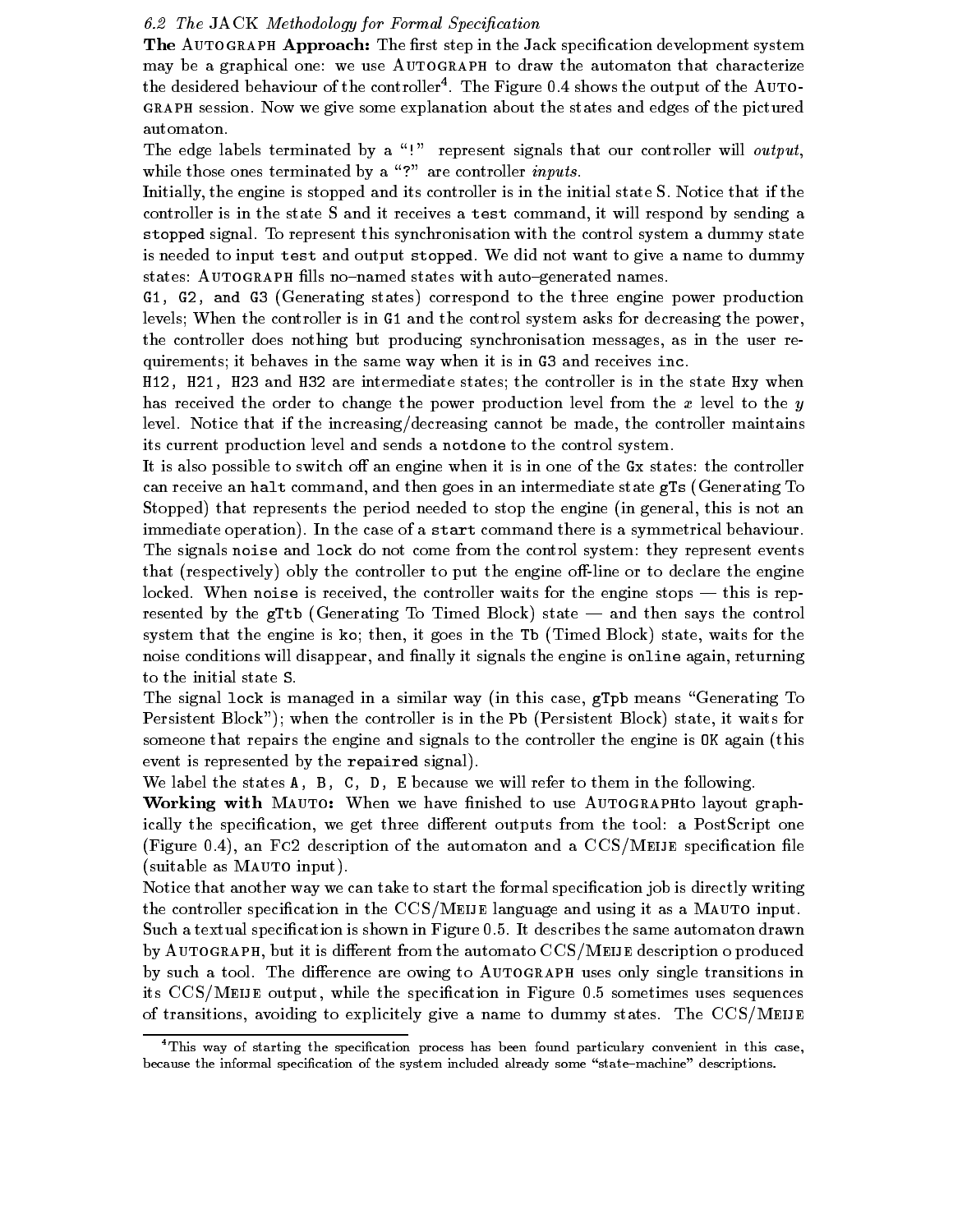

Figure The Autograph controller speci-cation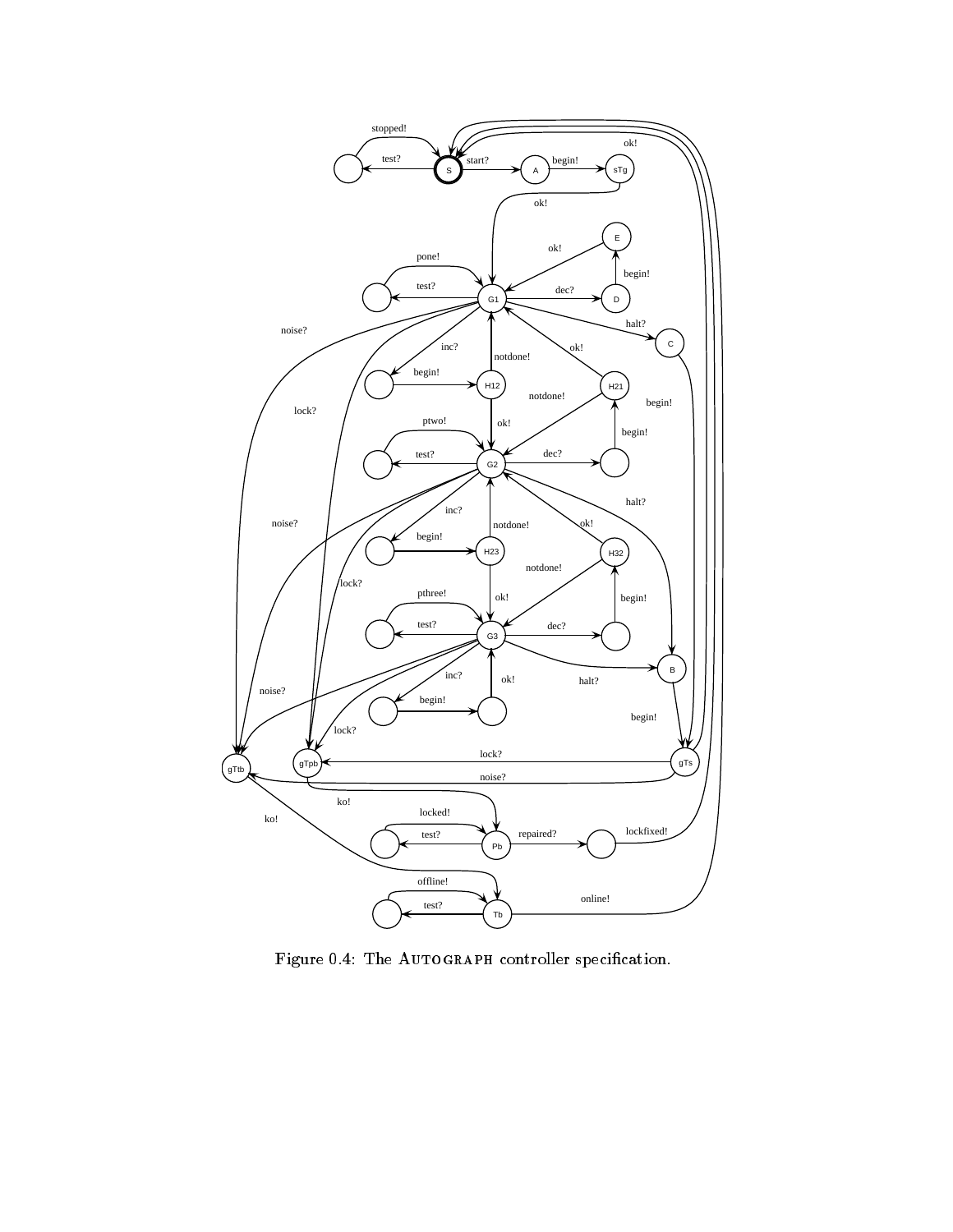```
parse PowerEngine let rec S  start  	begin
  sTg test: \stopped: 37
             andste uk: ut
             andG1 = noise? : gTtb +
                                 lock? : gTpb +dec Degin: WK. GIJJT
                                  inc: \bf \Omega \cdot \bf B \cdot \bf \Pi \cdot \bf \Pi \cdot \bf \Pi \cdot \bf \Pi \cdot \bf \Pi \cdot \bf \Pi \cdot \bf \Pi \cdot \bf \Pi \cdot \bf \Pi \cdot \bf \Pi \cdot \bf \Pi \cdot \bf \Pi \cdot \bf \Pi \cdot \bf \Pi \cdot \bf \Pi \cdot \bf \Pi \cdot \bf \Pi \cdot \bf \Pi \cdot \bf \Pi \cdot \bf \Pi \cdot \bf \Pi \cdot \bf \Pi \cdot \bf \Pi \cdot \bf \Pi \cdot \bf \Pi \cdot \bf \Pi \cdot \bf \Pi \cdot \bf \Pi \cdot \bf \Pi \cdot \bf \Pi \cdot \bf \Pi \cdot \bf \Pi \cdot \bf \Pi \cdot \bf \Pi \cdothalt: Weeth: PISTT
                                  test: Wulle: GIJ
             andniz - notuvne: . . ul I
                                  vn. vz
             andHZI - UNI UI I
                                  notdone
  GandG2 = noise? : gTtb +lock? : gTpb +incomponent \overline{h} . The \overline{h}dec ouerly have the start of the start of the start of the start of the start of the start of the start of the
                                  halt: Weeth: PISTT
                                  test where you
             andnzə = nutuune: . . .vz +
                                  vn. vv
             andH  ok
  G notdone
  GandG3 = noise? : gTtb +lock? : gTbp +dec Degin: Azi T
                                  incompleted the contract of \mathbf{u}halt: Weeth: PISTT
                                  test: \Utilitie: \O
             andeluu - nu: . .Lu
             andeinn - vo: 'in
             ande io - vr. J.J.
                                 noise? : gTtb +lock? : gTpb
             and\mathbf{v} = \mathbf{v} on \mathbf{v} = \mathbf{v}test: Willing: IDT
             andro repaired itolkiiked al t
                                  test: locked: FDJ
\} in S;
```
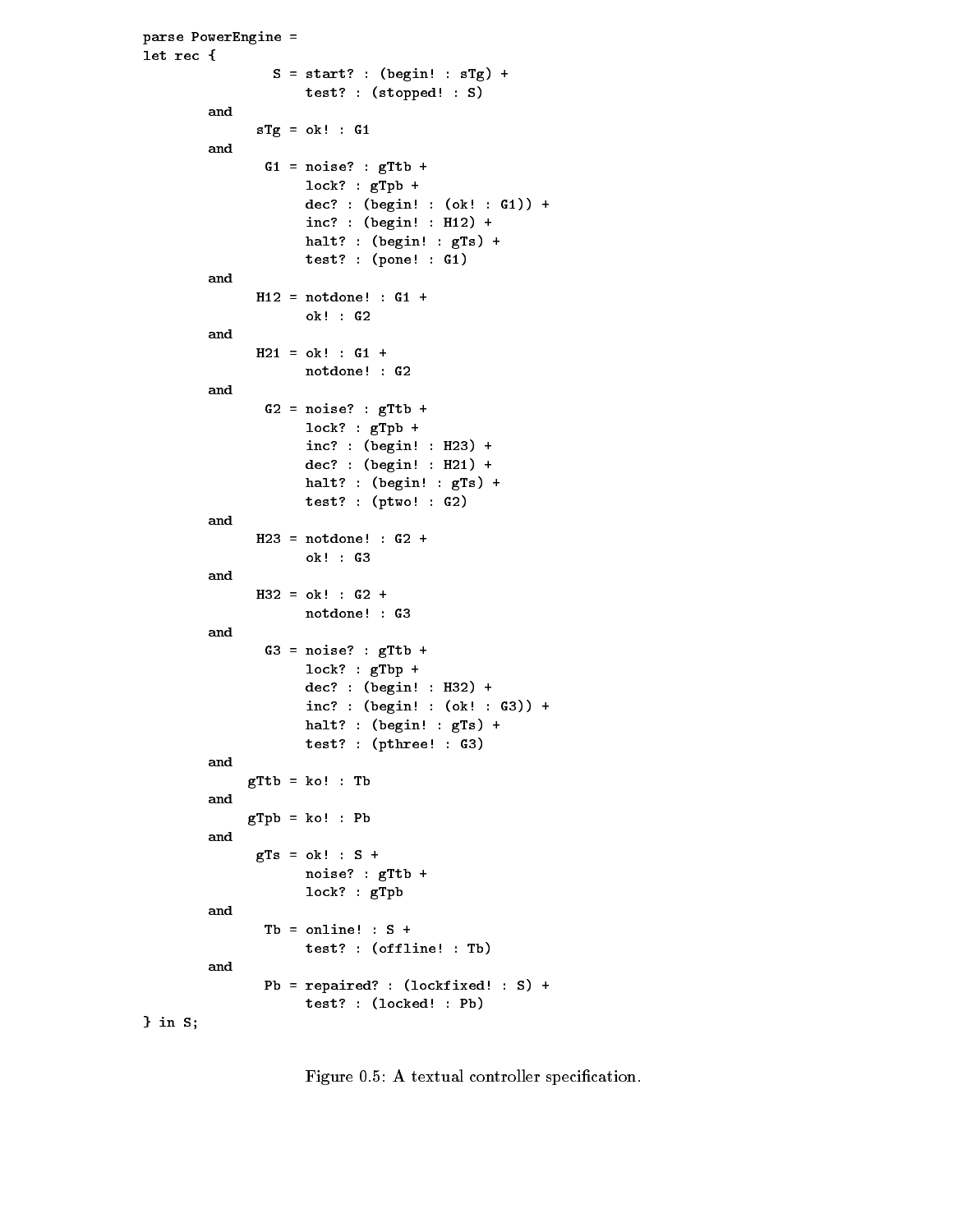```
audit "Power";
add-search-path "/tmp/case study";
calculus "meije";
set ccs = true;
set debug-algo = true;set debug-cycle = true;set debug-gc = true;load "Power";
set automaton = mini(PowerEngine);
write "MiniPower" automaton autograph;
write "MiniPower" automaton fc2;
closeend
```
Figure  $0.6$ : A MAUTO script created by  $JACK$ .

 $\mathbf{A}$ utograph output saved in the rest of this case study in the rest of this case study in the rest of this case study in the rest of this case study in the rest of this case study in the rest of this case study in th Now we are going to use MAUTO.

We can start now a MAUTO session from JACKto study some bisimulation properties of our automator and we select the CCSM entries from Mauto constants from JACK showing many tion panel A Mauto script to transform the Powerec speci-cation into an Fc one is shown in Figure 0.6:

JACK automatically generates such a script, in agreement with the user selections in the MAUTO control panel, shown in Figure 0.7; then,  $JACK$  pipes it into MAUTO, and lets the user eventually run MAUTO interactively. Notice that the setting of the flag ccs replaces the MEIJE semantic of the  $\parallel$  operator with that one of CCS.

Let"s explain the script of Figure The second step of our speci-cation job is to study our automaton, trying to reduce it in a simpler form, if it is possible. We use the MAUTO function mini, that tries to reduce the automaton associated to the PowerEngine process into a newer, simpler automaton that is strongly equivalent (and then observational equivalent, too) to the original one. We need to simplify the automaton because

- we can perform a better visual debugging by a second Autograph session if we have less states to handle. To do it, we get a new AUTOGRAPH-loadable automaton using the -rst write command
- $\bullet$  the task to test ACTL formulae over it will be faster. The AMC tool inputs Fc2 -les so using the last write command in the script we get the -le MiniPowerfc that contains the minimized automaton

The results of the second AUTOGRAPH session are visible in the Figure 0.8.

It is possible to see that the state D collapsed with the state A and the state E with the state  $sTg$ ; moreover, notice that the state B was not necessary: it could be cut, so that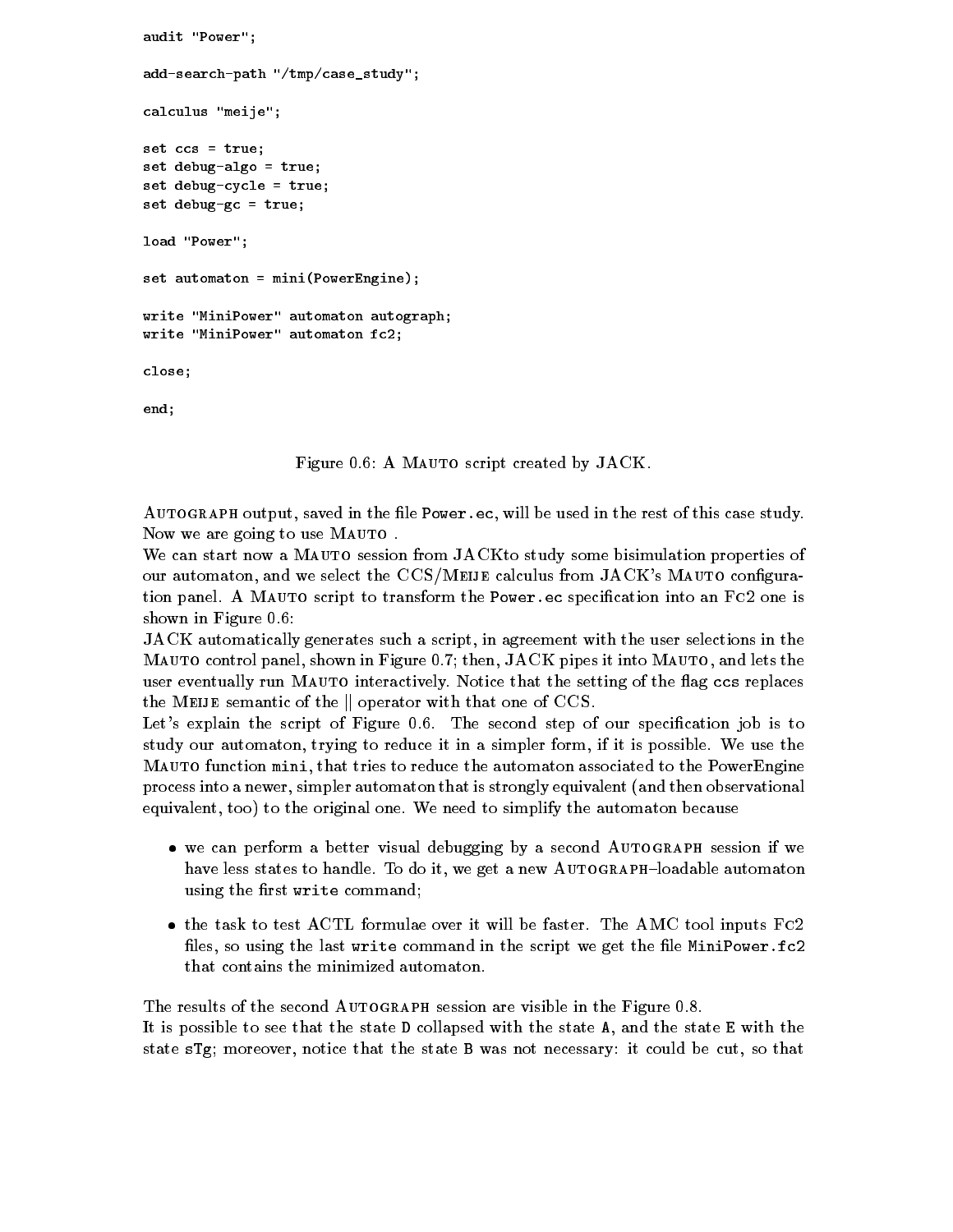

Figure 0.7: The MAUTO Control Panel.

the edge that before was entering it now is entering the state C You can notice the way used by AUTOGRAPH to label dummy states.

Thus, after having reduced the automaton, we are ready to study it using the tools  $NL2ACTL$  and  $AMC$ , that let us write and check  $ACTL$  formulae, respectively.

**Describing properties with**  $NL2ACTL$ **:** There are two ways to handle formulae. The -rst one is to use NLACTL to write in natural English language the property we wish to check; NL2ACTL will give us the related ACTL formula, and we will be able to put it into AMC The second one is to directly use the AMC formulae editor to write the formulae related to our properties, avoiding the usage of  $NL2ACTL$ . A logic-skilled user probably will prefer the latter way while if an user is not sure about the way to write the properties he keeps in mind,  $(s)$  he could use the interactive and question-based tool NL2ACTL.

In Figure there is an example of use of NLACTL Here we wish to verify that if it is possible that our system crashes; so we write that "if start is performed, then lock is performed", to mean that if we switch on the engine, then it could get broken. The above phrase does not express a *possibility*, but a *sure event*. To avoid natural language interpretation mistakes, the tool asks the user to specify if he (her) whishes his (her) phrase refers to all the possible ways in which the engine runs, or at least one of them. Then (Figure  $0.10$ ) the user has to specify if the action in the phrase can be performed after some other visible actions (eventually), or just after some unobservable actions (soon). the  $NL2ACTL$  translation of the above phrase is shown in Figure 0.11.

Using the AMC model checker: Now, we are able to run AMC and check our formulae. The Figure 0.12 shows a session with our model checker; we input a formula to be checked and AMC displays if it is true or false. The result of checking the  $NL2ACTL$  formula is obviously true; suppose now we want to check if the synchronisation between the control system and the controller is consistent. In particular, we wish to verify that if the controller receives an engine command and starts the command execution after such execution the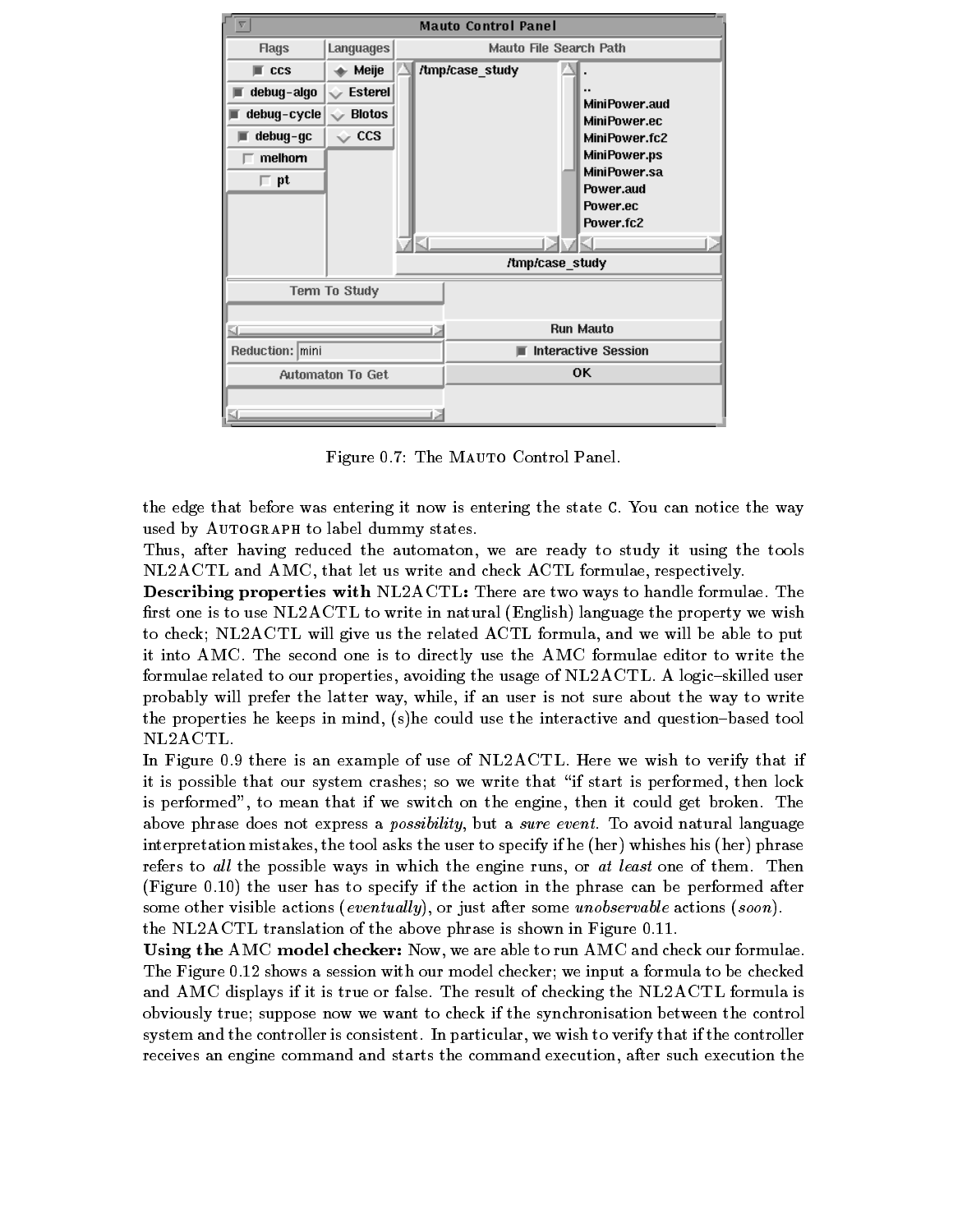

Figure 0.8: The reduced automaton.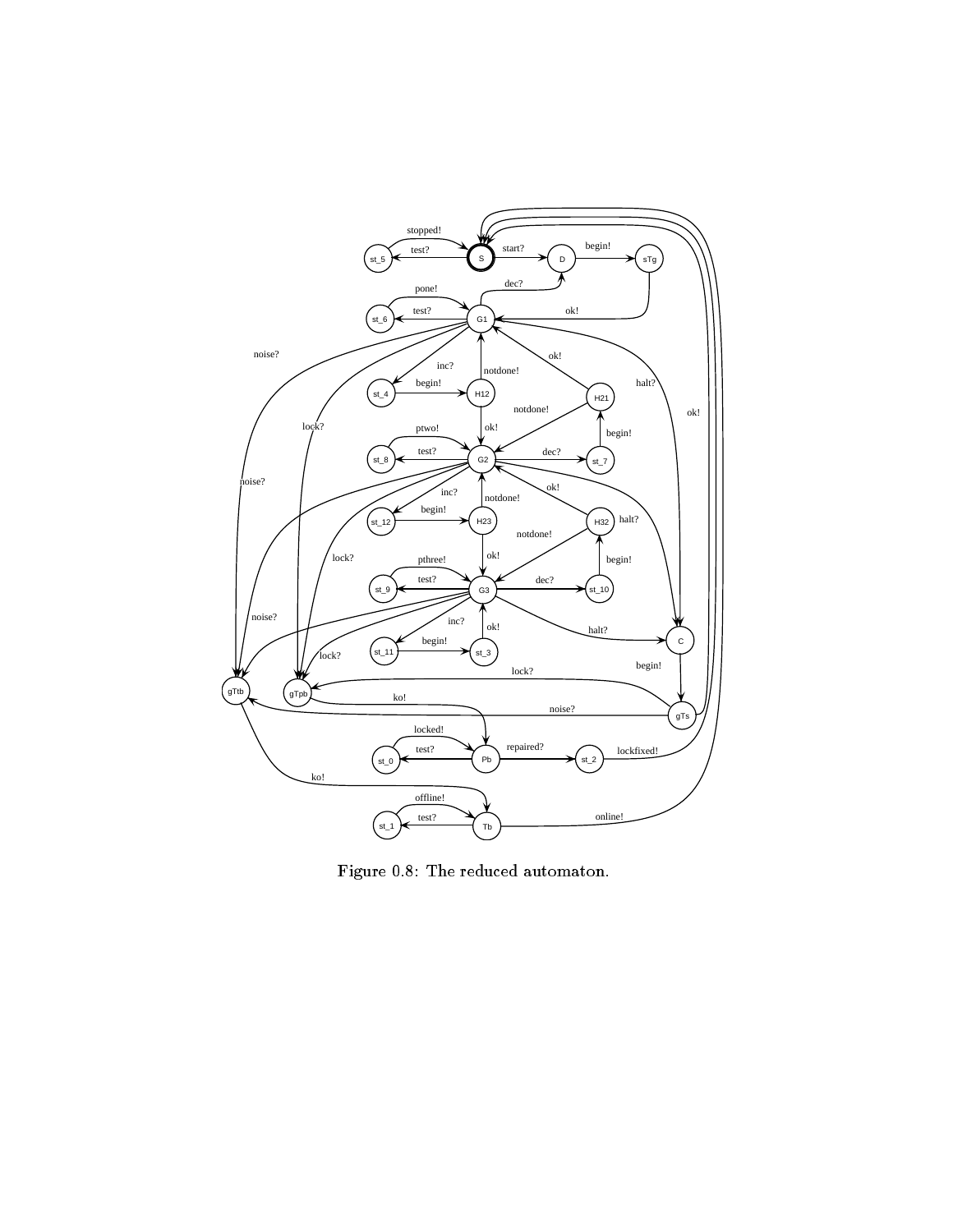

Figure A NLACTL session

controller could be able to send a signal about the termination of such a command. In ACTL language, we can express it by the following formula:

# $A\cup \left( L\Lambda \right)$ begintrue  $\rightarrow$   $L\Lambda$  begin $L\cup L$   $L\Lambda$  bek $\vee$  notdonetrue  $\cup$

The results of the model checking of the formula generated by NL2ACTL and of that one above are in Figure  $0.12$ ; both formulae are signaled to be true, and they are automatically recorded in a scroll-panel.

Using AMC it is possible to create and update -les of formulae and to create formulae macros to make easier the veri-cation job It is also possible to understand why a formula is true or false on a model: clicking on the button why, AMC will show the path that make the formula true or false, letting the user navigate in the automaton paths.

we have shown a relevant part of the JACK methodology if we check that our species that our species that our species that our species that our species that our species that our species that our species that our species tha tion has not a certain property, using AMC we can discover which are the paths that make such a property false and after we restart the speciment the species shown in this section by  $\mathcal{C}$ reloading AUTOGRAPH from JACK and navigating in the model graph to reach the "bad" paths and correct them

We have presented the integration pro ject for the JACK environment for the speci-cation and verification of concerned and communicating systems specification algebra algebra terms and modelled by -nite Labelled transition Systems

 $JACK$  is a set of integrated tools coming from the research teams at IEI–CNR and INRIA. The integration is realised with a graphical interface and communication medium between the tools this medium is based on text -les describing semantical ob jects automata networks of automata), as input/output of the tools, using the  $Fc2$  syntax. We have displayed the con-displayed the control interface and displayed interface and dedicated and dedicated and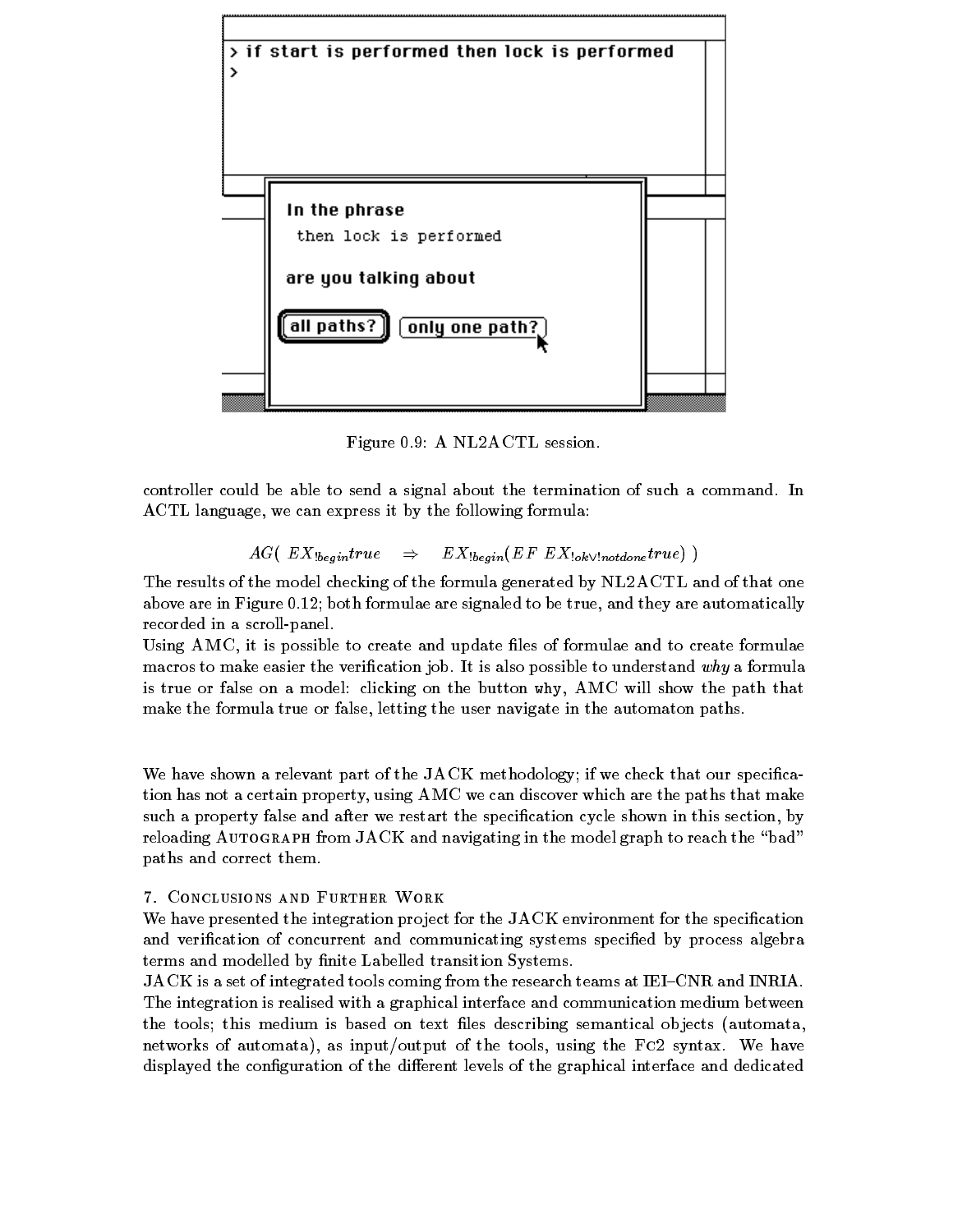

Figure 0.10: A NL2ACTL session (continued).

| > if start is performed then lock is performed |  |
|------------------------------------------------|--|
|                                                |  |
|                                                |  |
|                                                |  |
|                                                |  |
|                                                |  |
|                                                |  |
|                                                |  |
| *ACTL Formula(e) #0 $\equiv$<br>≡              |  |
|                                                |  |
| if start is performed then lock is performed   |  |
| Parsed in: 12.297 secs.                        |  |
| $[start]$ E[true {true} U {lock} true] $[$     |  |
|                                                |  |
|                                                |  |
|                                                |  |
|                                                |  |
| CL-USER                                        |  |

Figure 0.11: A NL2ACTL session (continued).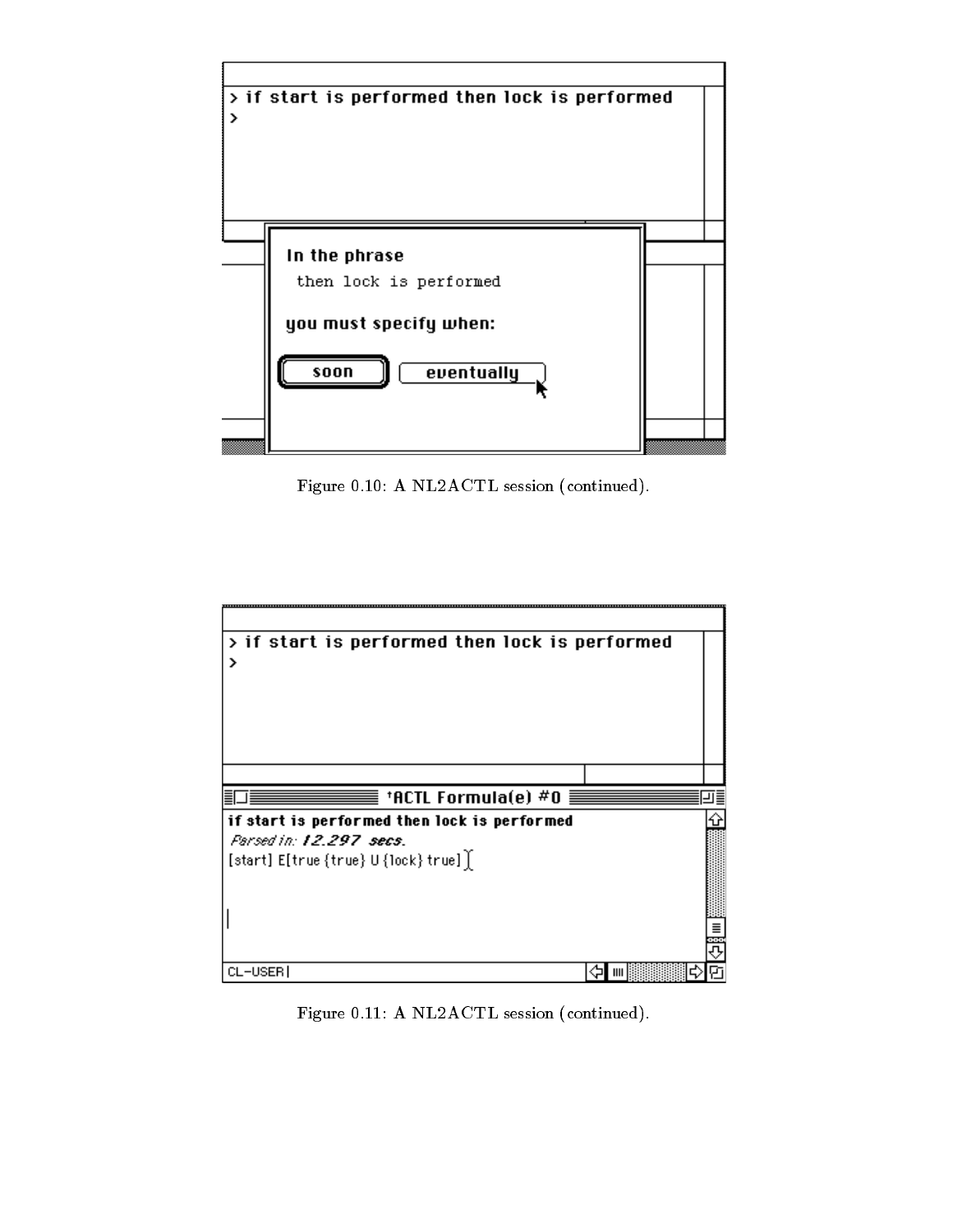|                                                                                                                                                        | AMC                                                                                                     |  |  |  |
|--------------------------------------------------------------------------------------------------------------------------------------------------------|---------------------------------------------------------------------------------------------------------|--|--|--|
| QUIT                                                                                                                                                   | <b>HELP</b>                                                                                             |  |  |  |
| <b>MODEL CHECKER MODE</b>                                                                                                                              |                                                                                                         |  |  |  |
|                                                                                                                                                        | <b>TOPLEVEL</b><br><b>EVAL</b><br>$>$ Build                                                             |  |  |  |
|                                                                                                                                                        | EC2 FILE: /tmp/case_study/MiniPower.fc2                                                                 |  |  |  |
| <b>ACTL FORMULA EDITOR</b>                                                                                                                             |                                                                                                         |  |  |  |
|                                                                                                                                                        | [?start] E[true {true} U {?lock} true]                                                                  |  |  |  |
| <b>CHECK</b>                                                                                                                                           | WHY CLEAR HISTORY MACROS EDITOR FAIRNESS EDITOR<br><b>TRUE</b>                                          |  |  |  |
| <b>CLEAR</b>                                                                                                                                           | SAVE<br>MODEL CHECKING OUTPUT                                                                           |  |  |  |
| Hello World !!<br>Model Checker for ACTL Version 1.11alpha (??–10–93)<br>automata in fc2 version 1.1<br>Taking input from Amp/case_study/MiniPower.fc2 |                                                                                                         |  |  |  |
| <b>TRUE</b>                                                                                                                                            | <b>FORMULAE HISTORY</b>                                                                                 |  |  |  |
| <b>TRUE</b>                                                                                                                                            | <b>FORMULAE LIST</b>                                                                                    |  |  |  |
|                                                                                                                                                        | AG (EX[!begin]true -> EX[!begin](EF EX[!ok   !notdone]true) )<br>[?start] E[true {true} U {?lock} true] |  |  |  |
|                                                                                                                                                        | <b>CLEAR ALL</b><br><b>SEND</b><br><b>REMOVE</b><br><b>DISMISS</b><br><b>REFRESH</b>                    |  |  |  |

Figure 0.12: An AMC session.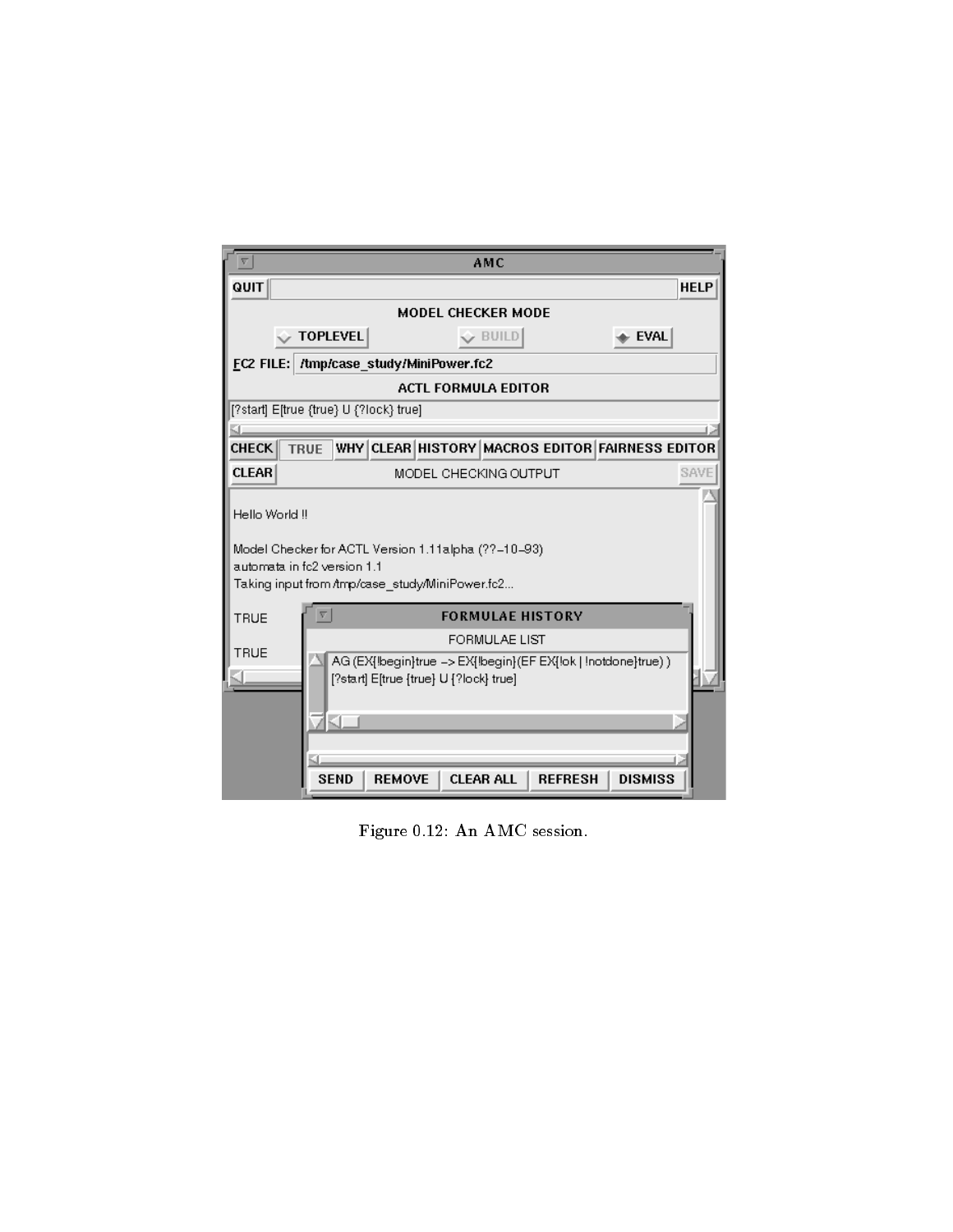a part of this work to a small case study entirely treated from speci-treated from speci-treated from speci-treated from speciin the JACK environment

Several directions for future works

- Improve the graphical interface in order to enrich the set of functionalities a user can have as shortcuts, saving from tool session callings and command typings.
- Enrich tool links: tool results like AMC failure path diagnostics should be displayable within AUTOGRAPH. This can be achieved by describing the path using the FC2 syntax. More generally, increasing as much as possible tool cooperation by letting a tool interpreting results and diagnostics when possible
- Experiment on several case studies (toy or real life examples) and improve the interface on user demand
- Compare our environment with other veri-cation environments

# **ACKNOWLEDGEMENTS**

The authors would like to thank Giovanni Ferro for his helpful comments and his work on interfacing  $AMC$  with the  $Fc2$  format, Rosario Pugliese for allowing us to use his speci--cation as a case study R De Nicola A Fantechi P Inverardi G Ristori R De Simone and E. Madelaine for their contributions on the topics of this paper.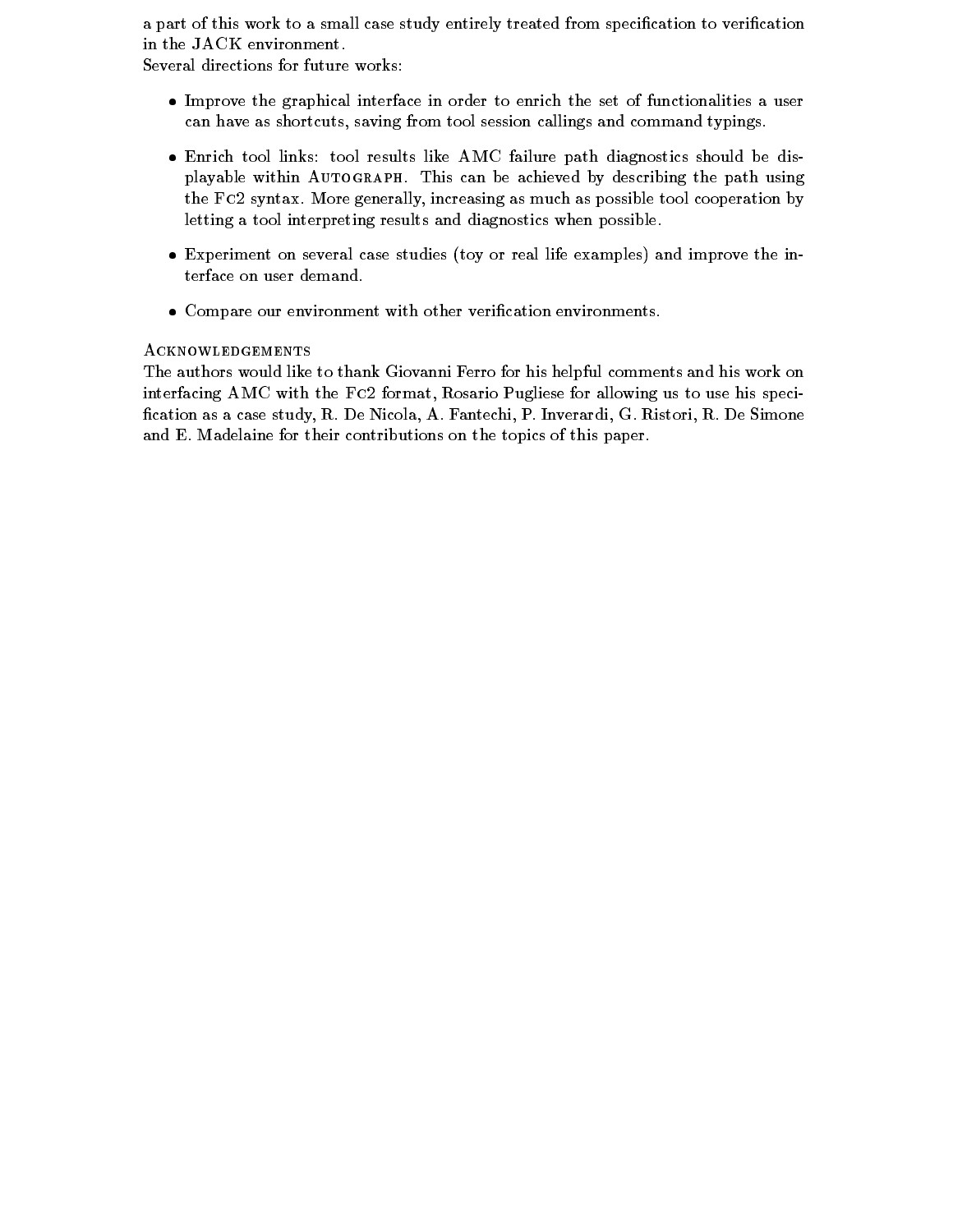**REFERENCES** 

- 1. D. Austry and G. Boudol. Algèbre de processus et synchronisation. Theorical Computer Sciences
- 2. M. Ben-Ari, A. Pnueli, and Z. Manna. The temporal logic of branching time.  $Acta$ Informatica
- 3. G. Berry and L. Cosserat. The synchronous programming language ESTEREL and its mathematical semantics  $\mathbf{N}$  is mathematical semantics LNCSS and  $\mathbf{N}$
- to bolognesi and m Caneve Studies and M Caneve Studies specific of LOTOS specifications of LOTOS specification In Formal Description Techiques pages FORTE"
- 5. A. Bouali. Weak and branching bisimulation in fctool. Technical Report 1575, INRIA,
- 6. A. Bouali and R. de Simone. Symbolic bisimulation minimisation. In Fourth Workshop on ComputerAided Verication Montreal Aided Verication Montreal Aided Verication Montreal Aided Verication Mont
- 7. G Boudol. Notes on algebraic calculi of processes. In K. Apt, editor, Logic and Models of Concurrent Systems NATO ASI Series Field Asia Systems NATO ASI Series Field Asia Systems NATO ASI Series Fie
- 8. G. Boudol and I. Castellani. A non-interleaving semantics for CCS based on proved transitions fundamental informations fundamental informations in the second
- R Cleaveland J Parrow and B Steen The concurrency workbench In Automatic Verigen and Methods for Finite State Systems pages For Finite State State
- R De Nicola A Fantechi S Gnesi and P Inverardi The JACK veri-cation envi ronment internal note Technical report IEI CNR
- 11. R. De Nicola, A. Fantechi, S. Gnesi, and G. Ristori. An action based framework for verifying logical and behavioural properties of concurrent systems In KG Larsen and A. Skou, editors, Proceedings of the 3rd International Workshop on Computer Aided Verification, Aalborg, Denmark, volume 575 of Lecture Notes in Computer Science, pages and the springer of the springers of the springers of the springers of the springers of the springers of
- 12. R. De Nicola, P. Inverardi, and M. Nesi. Using axiomatic presentation of behavioural equivalences for manipulating CCS speci-cations In automatic veri-cation methods for extension of the state system in the state system in the state system in the state system in the state system in
- R De Nicola P Inverardi and M Nesi Equational reasoning about LOTOS speci cations: A rewriting approach. In Sixth International Workshop on Software Specification and Design pages in IEEE experimental pages of the pages of the pages of the pages of the pages of the p
- 14. R. De Nicola and F.W. Vaandrager. Action versus state based logics for transition systems. In I. Guessarian, editor, Semantics of Systems of Concurrent Processes, Proceedings LITP Spring School on Theoretical Computer Science, La Roche Posay, France volume of Lecture Notes in Computer Science pages Springer Verlag
- 15. R. de Simone and D. Vergamini. Aboard auto. Rapports Techniques 111, INRIA sophia Antipolise in Antipolise
- 16. E. A. Emerson. Temporal and modal logic. in handbook of theoretical computer science J-J-Leeuwen Editor J-J-Leeuwen Editor Science J-J-Leeuwen Editor Science Science Science Science Science
- 17. A. Fantechi, S. Gnesi, G. Ristori, M. Carenini, M. Vanocchi, and P. Moreschini. Assisting requirement formalization by means of natural language translation. Formal methods in Systems Design, Sydness Designers I
- 18. J. C. Fernandez, H. Garavel, L. Mounier, A. Rasse, C. Rodriguez, and J. Sifakis.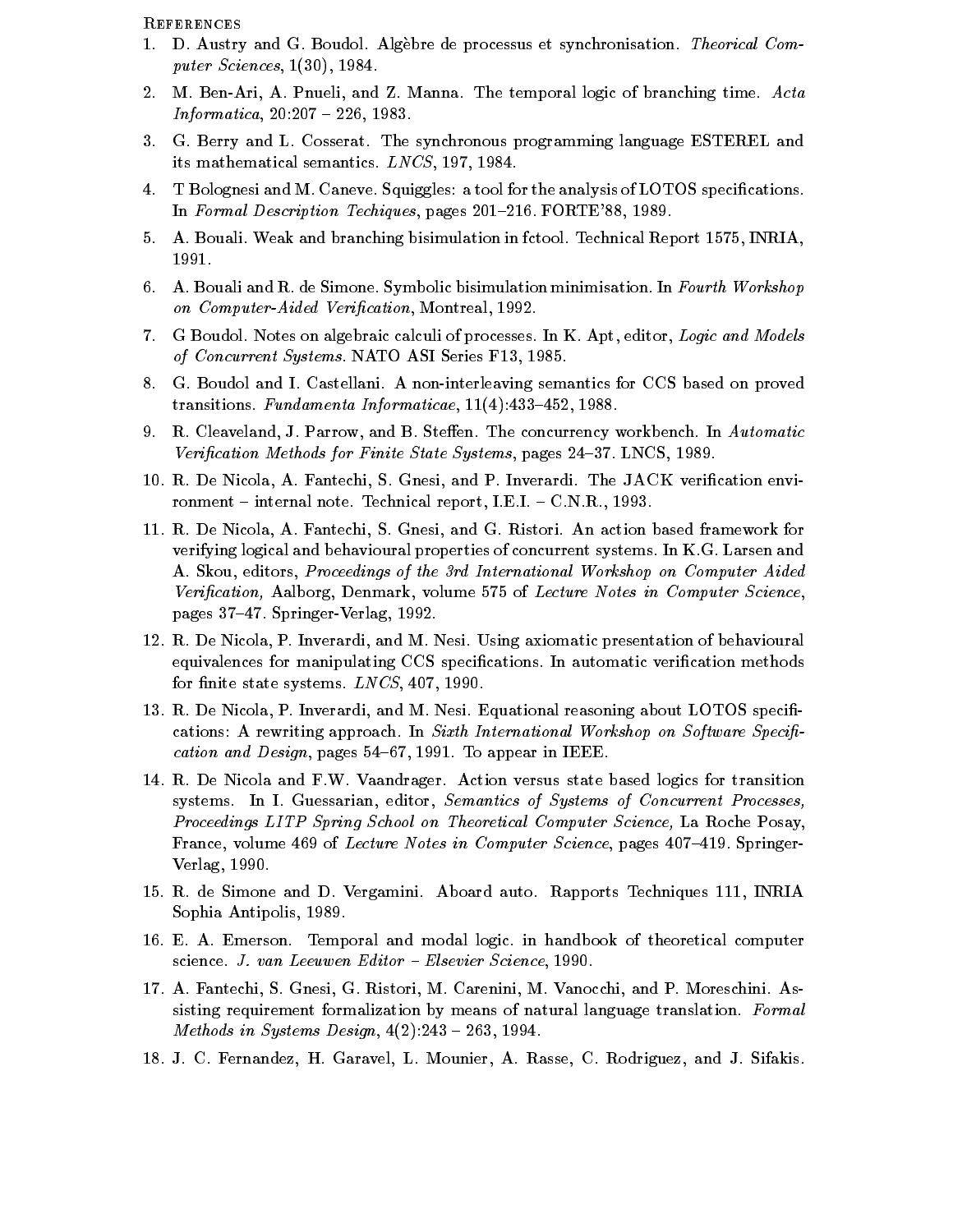14th ICSE. In A Toolbox for the Verification of LOTOS Programs, pages  $246-261$ , Melbourne and the contract of the contract of the contract of the contract of the contract of the contract of

- H Garavel and J Sifakis Compilation and veri-cation of LOTOS speci-cations In L. Logrippo, R.L. Probert, and H. Ural, editors, Protocol Specification, Testing and Verication X pages North Holland
- 20. J. C. Godskesen, K. G. Larsen, and M. Zeeberg. Tav user manual. Internal Report Aalborg University Center Denmark
- 21. M. Hennessy and R. Milner. Algebraic laws for nondeterminism and concurrency. Journal of Journal of Action and Action and Contract of Action and Action and Action and Action and Action and
- P Inverardi C Priami and D Yankelevich Veri-ng concurrent systems in SML In SIGPLAN MUSIC SIGPLAN MUSIC COMPANY SAN FRANCISCO STATES
- 23. P. Inverardi, C. Priami, and D. Yankelevich. Automatizing parametric reasoning on distributed concurrent systems To appear in Formal Aspects of Computing
- 24. P. Inverardi, C. Priami, and D. Yankelevich. Extended transition systems for parametric bisi $\mathbf{I}$
- 25. ISO. Information processing systems  $\sim$  open systems interconnection  $\sim$  LOTOS  $\sim$  a formal description technique based on the temporal ordering of observational behaviour ISOTTI DISPONDENTI DISPONDENTI DI SOCIOLE DI SOCIOLE DI SOCIOLE DI SOCIOLE DI SOCIOLE DI SOCIOLE DI SOCIOLE DI
- 26. D. Kozen. Results on the propositional  $\mu$ -calculus. Theoretical Computer Science,
- 27. E. Madelaine and R. De Simone. The FC2 Reference Manual. Technical report, INRIA
- E Madelaine and D Vergamini AUTO A veri-cation tool for distributed systems nite automation of - nite automation in St Vuonna 2002 - Automation Formal Description Formal Description Form Techniques II pages North Holland
- E Madelaine and D Vergamini Finiteness conditions and structural construction of automata for all process algebras. In R. Kurshan, editor, Proceedings of Workshop on Computer Aided Verication New Brunswick June AMSDIMACS
- 30. M. Marino. A framework for the development of natural language grammars. In International Workshop on Parsing Technologies pages 

 Pittsburgh
- 31. R. Milner. Communication and Concurrency. Prentice-Hall International, Englewood contract the contract of the contract of the contract of the contract of the contract of the contract of the contract of the contract of the contract of the contract of the contract of the contract of the contract of the c
- r Paige and R Tarjan Three parties re- algorithms SIAM Journal on the SIAM Journal on the SIAM Journal on the S  $\sim$  computing the computation of the computation of the computation of the computation of the computation of the computation of the computation of the computation of the computation of the computation of the computation
- nite sequences in a concept and and automated on indicated on in-dependent on in- $5<sup>th</sup>$  GI Conference, volume 104 of Lecture Notes in Computer Science, pages 167–183. SpringerVerlager verlager verlager verlager verlager verlager verlager verlager verlager verlager verlager verl
- GD Plot a structure and the structure approach to operational semantics Report Data and AIMI  $\sim$ Computer Science Department Aarhus University
- 35. V. Roy and R. de Simone. An autograph primer. Rapports Techniques 112, INRIA,
- R Tarjan Fast algorithms for solving path problems Journal of the ACM
- ed approach to path a upper the ACM of the ACM and the ACM and the ACM and the ACM and the ACM and the ACM and